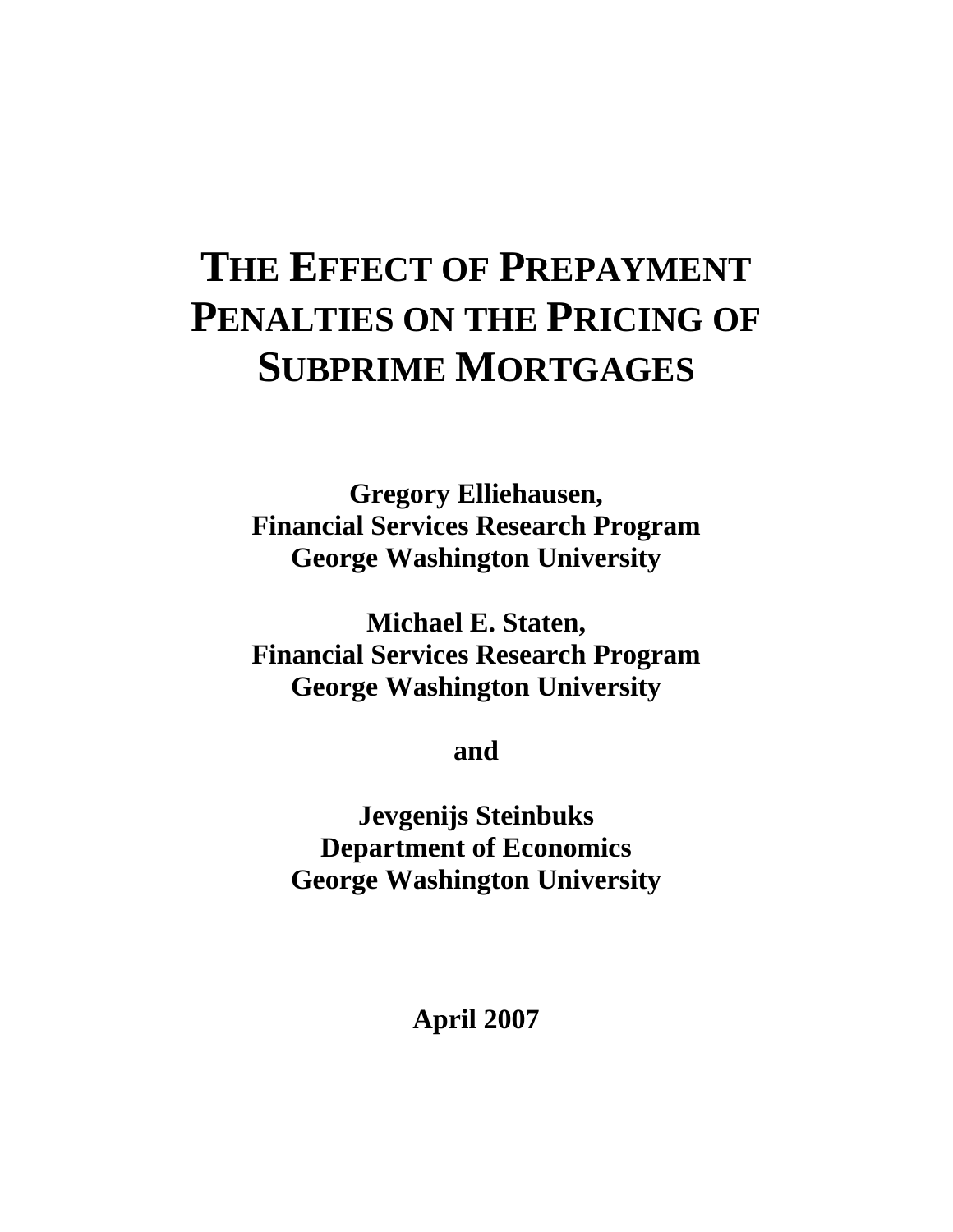## **THE EFFECT OF PREPAYMENT PENALTIES ON THE PRICING OF SUBPRIME MORTGAGES**

#### **ABSTRACT**

This paper investigates the effect of prepayment penalties and state laws governing such penalties on the pricing of subprime mortgages. The paper is the first to consider that mortgage price and prepayment penalty may be chosen jointly, making single-equation estimates of the effect of prepayment penalty on price biased. Using a model that accounts for endogeneity of price, loan to value, and prepayment penalty, we find that prepayment penalties are associated with lower prices for subprime mortgages and that state laws restricting prepayment penalties are associated with higher prices. These findings are consistent with pricing of mortgage credit according to risk, a characteristic of the subprime market that allows lenders to make credit available to borrowers who would have difficulty obtaining such credit in the prime market. The findings are important because perceptions that prepayment penalties are not reflected in mortgage prices have led to regulation that risks reversing the gains in mortgage credit availability that were achieved over the last decade.

#### **INTRODUCTION**

The development of a subprime mortgage market has been an important innovation in U.S. mortgage markets over the last decade. The subprime market has expanded availability of mortgage credit to many borrowers who for one reason or another did not qualify for mortgage credit in the prime market. This expansion of mortgage lending to higher risk borrowers has come about because lenders, aided by technological advances that have facilitated the maintenance and analysis of comprehensive information on borrowers' credit histories, have been able to price loans according to the risk of the loan. Thus, higher risk borrowers pay higher prices for mortgage credit in the subprime market, rather than face limitations on loan size or turndowns in the prime market.

Pricing in the subprime market depends on a variety of factors, including a number that affects risk of payment. The factors include the size of the loan (smaller loans require a higher interest rate to recover relatively high fixed costs); the type of interest rate (e.g., fixed vs. adjustable, which affects the lender's interest rate risk); the ratio of loan amount to home value and the type of home (which may influence the borrower's incentive to pay or maintain the property); the extent of documentation of income or assets; income, debt payments relative to income and purpose of the loan (both of which reflect capacity to service the debt); and credit bureau score and other measures of payment performance. The presence of a prepayment penalty is also prominent among the risk factors that affect the price of a subprime loan.

A prepayment penalty is a fee that borrowers pay if they repay a mortgage within a specified period after origination, usually within the first two or three years. Borrowers may prepay for several reasons including purchasing another home, taking advantage of a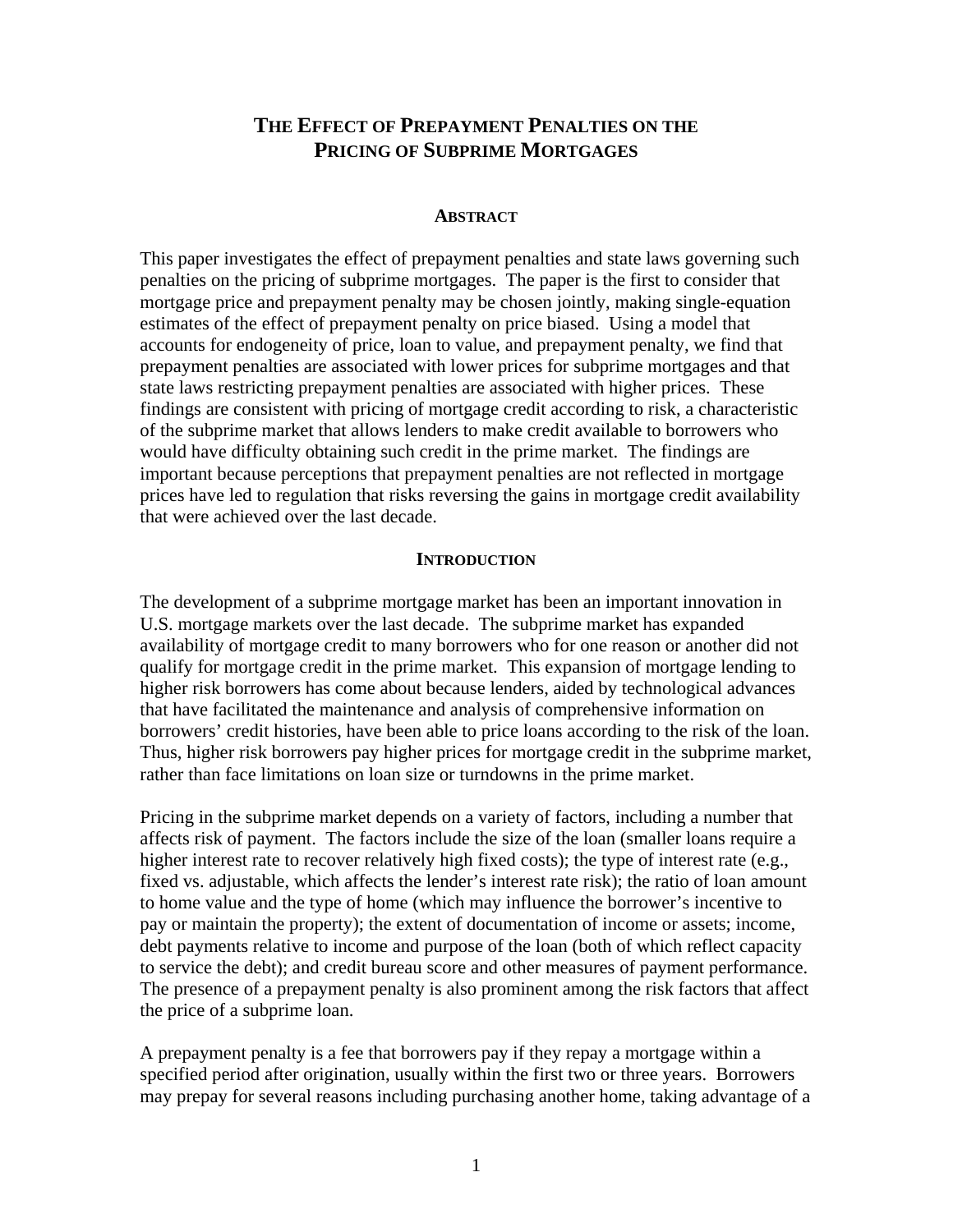decline in interest rates, or refinancing the original loan in order to obtain additional cash, or restructure existing debts. Subprime borrowers may have an additional reason for prepayment: if their financial circumstances improve they may qualify for a lower interest rate. Subprime borrowers prepay at a significantly higher rate than prime borrowers (Phillips-Patrick, Hirschhorn, Jones, and LaRocca 2000). From the lender's standpoint, prepayment reduces the profitability of originating loans and the predictability of returns to investing in loans. Prepayment penalties offset some of that risk by encouraging borrowers to select loans based on their private information about the expected holding period and by compensating lenders in the event of prepayment. As a result, subprime mortgages with a prepayment penalty sell for higher prices in the secondary market than do mortgages without a penalty. For these reasons, price sheets for subprime loans typically contain adjustments that increase the price paid on loans without a prepayment penalty or with relatively short prepayment penalty periods.

Whether prices for subprime mortgages actually include such adjustments is subject to controversy. Advocacy groups generally view prepayment penalties as inherently abusive and question whether borrowers receive a lower loan price in exchange for accepting a prepayment penalty (e.g., Goldstein and Son 2003). One advocacy group has produced an empirical analysis that concludes that prepayment penalties are not associated with lower interest rates in securitized subprime loans (Ernst 2005). Using different data from several lenders, however, DeMong and Burroughs (2005) found that, other factors being equal, loans with prepayment penalties have lower interest rates than loans without prepayment penalties. Reconciling these studies is difficult. The differences in the studies' estimated effects of prepayment penalties do not appear to be solely a consequence of analyzing different databases. The studies examined different subprime mortgage products using different sets of explanatory variables. Both studies use only a small number of factors that lenders consider in pricing loans. Neither study accounted for effects of laws in many states that regulate prepayment penalties in various ways. And the estimated effect of prepayment penalties may be biased because of the failure to address possible endogeneity in choice of price and prepayment penalty.

Available evidence simply does not resolve the question of whether subprime mortgage prices reflect the presence of prepayment penalties. This paper improves on previous investigations in several ways: The improvements include (1) consideration of additional explanatory variables; (2) disaggregation in mortgage products to more closely reflect product definitions found in the market; (3) accounting for state regulation of prepayment penalties; and (4) consideration of endogeneity in interest rate, loan to value, and prepayment penalty choices.

### **METHODOLOGY**

The data for this study are from the Financial Service Research Program's (FSRP) subprime mortgage database. The database contains loan-level data on all originations of the subprime subsidiaries of eight large financial institutions between the third quarter 1995 and the fourth quarter of 2004. The Federal Reserve estimated that the FSRP's subprime mortgage database covered nearly a quarter of the originations of higher priced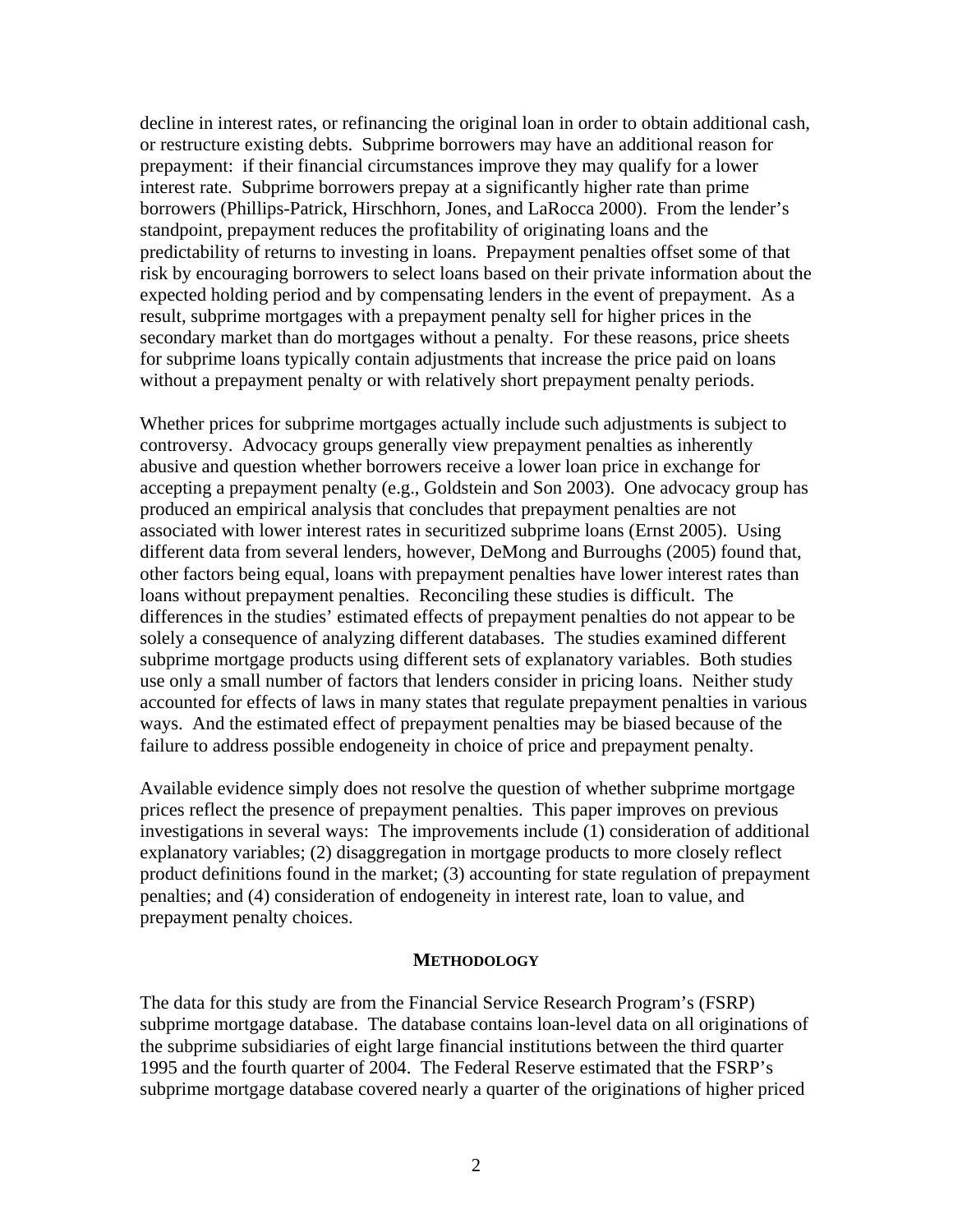home purchase and refinance mortgages on owner-occupied homes in 2004, which reported risk premiums under the Home Mortgage Disclosure Act (Avery, Canner, and Cook 2005).<sup>1</sup> Estimates of coverage for earlier years are not available, because the Home Mortgage Disclosure Act (HMDA) did not require reporting of risk premiums for higher priced mortgages prior to 2004. Nevertheless, it seems reasonable to believe that the FSRP's subprime mortgage database captures a considerable share of all subprime mortgage lending.<sup>2</sup>

The lenders contributing to the subprime database originate loans through brokers, originate loans directly, and purchase loans from other lenders. Nearly a quarter of the loans originated in 2004 were purchased from other lenders, and 58 percent of all loans were originated through brokers. These percentages are typical of the lenders' loan acquisitions during the time period of the database.

Nearly all of the loans, 94 percent in 2004, in the database are closed-end. Forty percent of these closed-end loans were first liens. Table 1 describes selected characteristics of closed-end first mortgages, the type of loan analyzed in this study. The average loan size of closed-end first mortgages in 2004 was \$130,000. Fixed-rate mortgages were on average smaller than variable-rate and hybrid mortgages. Overall, 23 percent of closedend first mortgages were used for home purchases, but loan purpose varied substantially by type of interest rate. Variable-rate and hybrid loans were more than twice as likely to be used for home purchases as fixed-rate loans. Average annual percentage rates were 10.71 percent for fixed-rate mortgages, 8.43 percent for variable-rate mortgages, and 9.78 percent for hybrid mortgages. Borrowers obtaining fixed-rate loans had lower incomes and higher FICO scores than borrowers obtaining variable-rate or hybrid loans. Loan sizes, property values, and borrower income were lower in earlier year; and loan purpose distributions, annual percentage rate, and FICO scores varied during the entire 1995-2004 period. Nevertheless, the 2004 statistics illustrate the differences in loan products and borrower characteristics that prevailed during this period.

## *Model*

We specify loan price as a function of loan terms, distribution channel, and borrower risk characteristics. Price is measured by the risk premium, which is defined as the annual percentage rate of interest less the rate for a Treasury security of comparable maturity. The annual percentage rate is the total mortgage price because it includes both the contract interest rate and any initial points or fees. The risk premium is used instead of the annual percentage rate to remove the effects of movements in the market interest rates.

<sup>&</sup>lt;sup>1</sup> Financial Services Research Program was formerly named Credit Research Center. The center changed its name when it moved to George Washington University in August 2006.

 $2^2$  For an earlier version of the FSRB's subprime mortgage database, Wallace, Elliehausen, and Staten (2004) estimated that the number of loans in 2002 was nearly a quarter of the number of HMDA-reportable loans originated by lenders on the U.S. Department of Housing and Urban Development's list of subprime lenders. For further discussion of coverage of subprime databases, see Wallace, Elliehausen, and Staten (2004).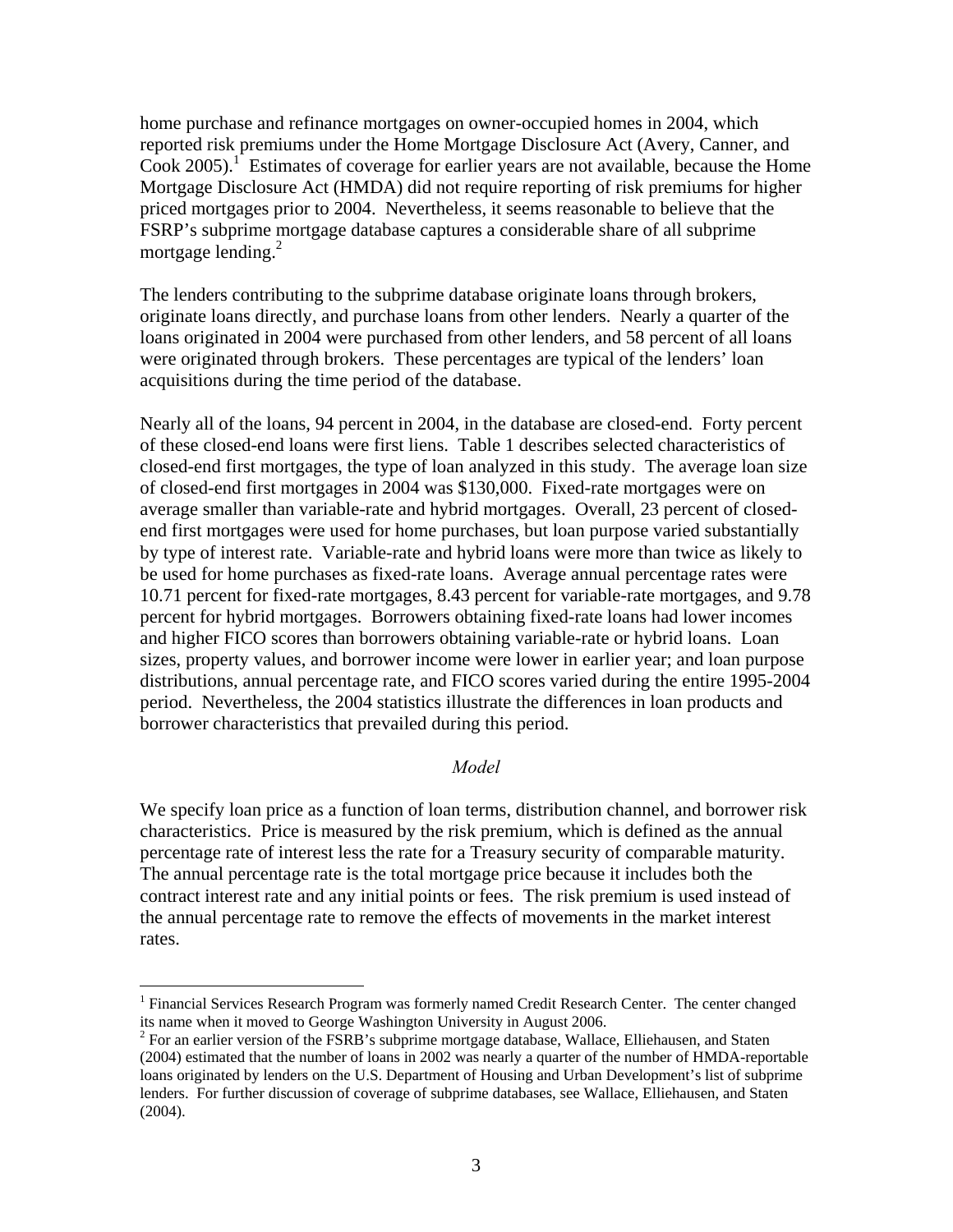Lenders typically have different pricing schedules for different mortgage products. We, therefore, estimate separate models for (1) fixed-rate first mortgages, (2) variable-rate first mortgages, and (3) hybrid first mortgages that have a 30-year term to maturity. These products accounted for nearly all first mortgage loans originated by the eight subprime subsidiaries in the database.<sup>3</sup> We excluded loans with loan amounts greater than 90 percent of home value because such high loan-to-value loans are not generally available to most subprime borrowers.

Loan terms include loan amount, home value, the ratio of loan to value, and whether the loan is a reduced-documentation loan. Distribution channel is indicated by a dummy variable that equals one when the loan was originated by a mortgage broker and zero otherwise. Borrower risk characteristics include whether the home is owner-occupied, borrower income, and FICO risk score.

The loan term that is of particular interest for this paper is the presence of a prepayment penalty. Loans having a prepayment penalty are identified by a dummy variable, which equals one if the loan has a prepayment penalty and zero otherwise. If lenders charge higher prices on loans without prepayment penalties, then the presence of a prepayment penalty should be inversely related to the risk premium. Because loan price and presence of a prepayment penalty may be determined simultaneously, we first estimated a probit model predicting the presence of a prepayment penalty. The predicted probability that the loan has a prepayment penalty is used in place of the dummy variable in the simultaneous equation model.

Many states restrict prepayment penalties. Restrictions may limit the time period allowed for prepayment penalties, limit the size of the prepayment penalty, or prohibit prepayment penalties. Generally, restrictions on prepayment penalties would be expected to be positively related to risk premiums since such regulation would increase prepayment risk. Federal preemption allows certain lenders to offer loans with prepayment penalty terms that state laws prohibit other types of lenders from offering. This regulatory structure may influence competition and the range of loan offerings in regulated states and weaken the observed effect of state law on mortgage prices. We specify state regulation of prepayment penalties as a dummy variable that equals one if state law restricts or prohibits prepayment penalties.<sup>4</sup>

Descriptive statistics for the variables are reported in table 2.

 $\overline{a}$ 

### *Estimation*

Previous papers examining the effect of prepayment penalties on mortgage prices (DeMong and Burroughs 2005; Ernst 2005) estimate a regression model predicting price as a function of the presence of a prepayment penalty, the ratio of loan to value, and other

 $3$  These companies also made small numbers of open-ended first mortgages and first mortgages with term to maturity of less than 30 years. Second mortgages are not included in this analysis because lack of information on the amount outstanding on the first mortgage precluded calculation of loan to value.

<sup>&</sup>lt;sup>4</sup> See Ho and Pennington-Cross (2005) for a summary of state restrictions on prepayment penalties.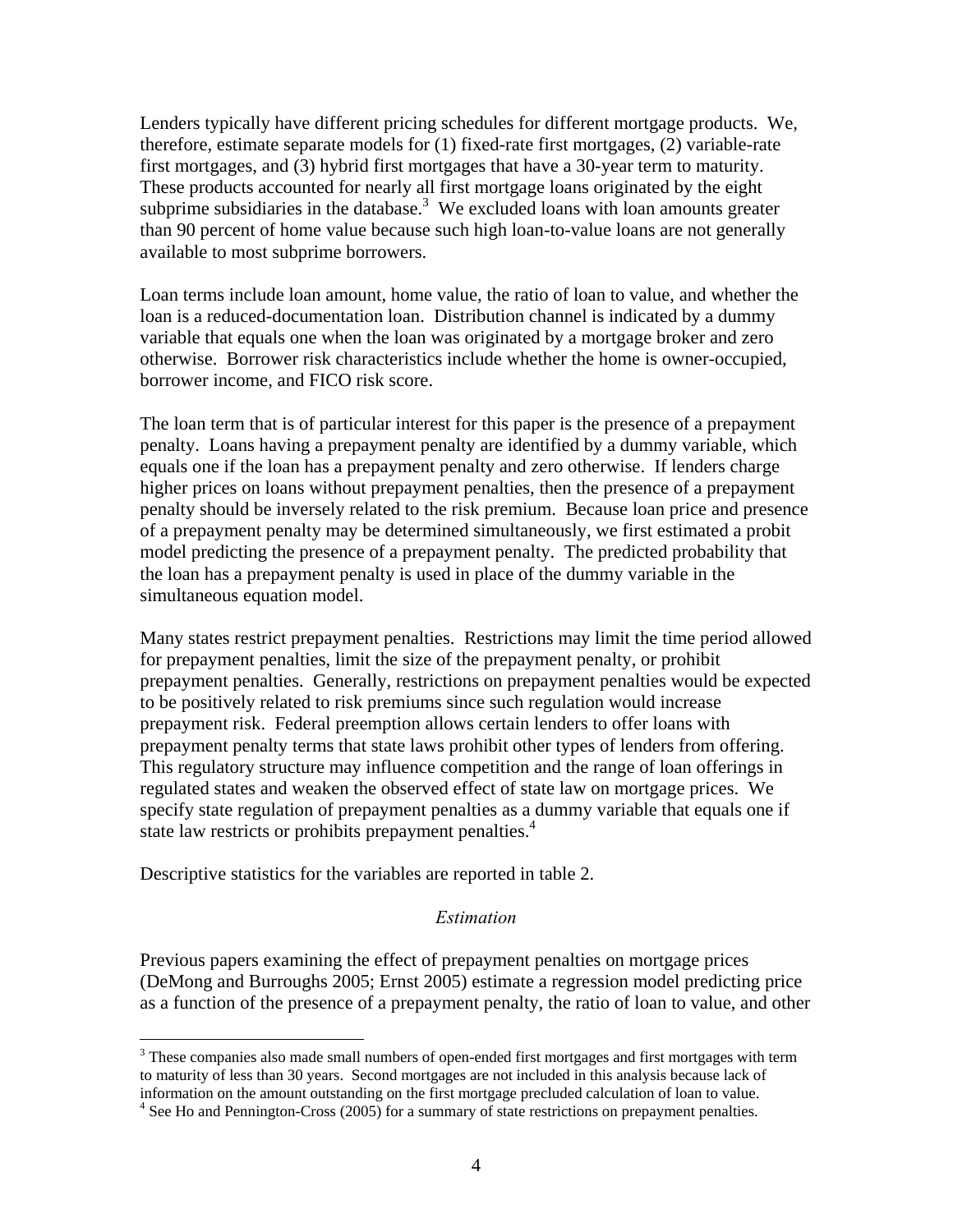variables such as income and FICO risk score. A potential confounding factor is that the price may be chosen simultaneously with other loan terms such as loan amount (and therefore loan to value) and the presence of a prepayment penalty. Lenders typically offer a number of different equity and prepayment options, with each option entailing a different interest rate. The borrower chooses from among these options. Consequently, interest rate, loan to value, and the prepayment penalty option are all endogenous, a condition that causes single-equation coefficients to be biased and inconsistent. A biased parameter estimate will tend to either overestimate or underestimate the true parameter. An inconsistent estimate will not provide a smaller error as the number of observations increases. Ernst (2005) does consider loan to value as endogenous but treats prepayment penalty as exogenous. DeMong and Burroughs (2005) treat both terms as exogenous.

Failure to account for endogeneity in loan decisions can have serious consequences. In their assessment of models of mortgage rejection and default decisions, Yezer, Phillips, and Trost (1994) found that single-equation models did not provide reliable evidence on the structural parameters describing the behavior of borrowers or lenders. Simultaneity is one of several problems in modeling loan choices that may cause single-equation estimates of parameters to be biased and sensitive to differences in model specifications. Although we are interested in different choices than Yezer, Phillips, and Trost, simultaneity clearly is a consideration.

An analysis of mortgage loan performance by Rose (2007) also supports consideration of simultaneity in mortgage decisions. Rose examined the effects of long prepayment penalty periods, balloon payments, and reduced documentation on foreclosures. He found that long foreclosure periods did not have a uniform effect on the probability across different loan products, which were defined by loan purpose and type of interest rate. Long prepayment penalty periods had no significant effects on foreclosures for purchase-fixed and adjustable-rate mortgages, a significant positive effect for refinance adjustable-rate mortgages, and a significant negative effect for fixed-rate purchase mortgages. Rose hypothesized that the different findings might be explained by borrowers choosing a long prepayment penalty period to signal that they may be better credit risks, which he argued would likely be more necessary for refinancings and more credible for fixed-rate mortgages. Thus, choice of prepayment penalty would be endogenous in the loan decision.

To address the endogeneity issue, we develop the following simultaneous equations model:

$$
y_{i} = l t v_{i}^{\dagger} \alpha_{0} + d_{i}^{\dagger} \gamma_{0} + X_{i}^{\dagger} \beta_{0} + Z_{y,i}^{\dagger} \phi_{0} + u_{i}
$$
  
\n
$$
l t v_{i} = y_{i}^{\dagger} \lambda_{1} + X_{i}^{\dagger} \beta_{1} + Z_{l v,i}^{\dagger} \phi_{1} + v_{i}
$$
  
\n
$$
d_{i} = y_{i}^{\dagger} \lambda_{2} + X_{i}^{\dagger} \beta_{2} + Z_{d,i}^{\dagger} \phi_{2} + \xi_{i}.
$$
\n(1)

This system of simultaneous equations (2) comprises three endogenous variables—the interest rate,  $y_i$ ; loan to value,  $l t v_i$ ; and the presence of a prepayment penalty,  $d_i$ . Vector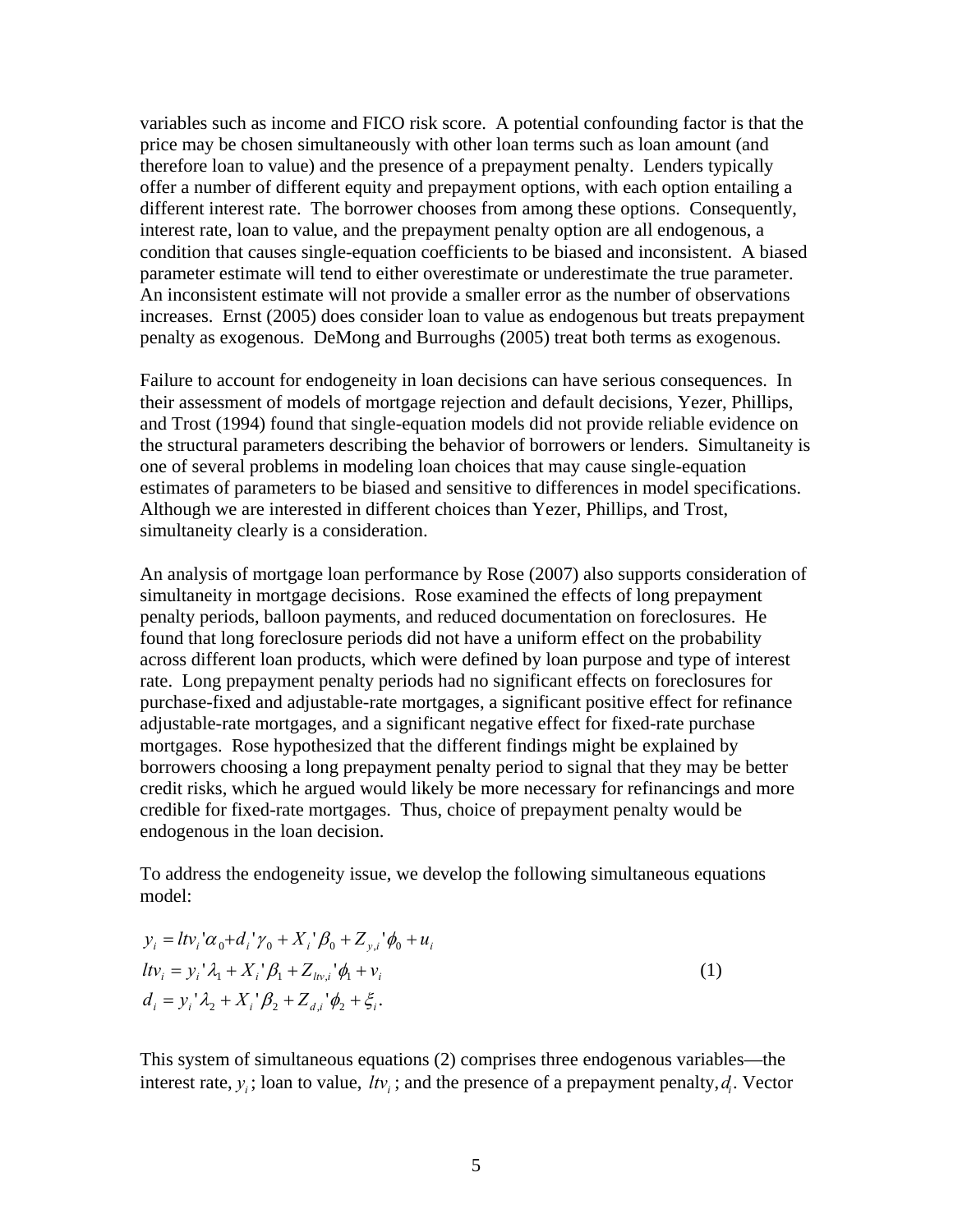$d_i$  is the dummy variable indicating the presence of a prepayment penalty. As mentioned, borrowers typically choose from a menu of interest rate and loan-to-value options, and choice of a prepayment penalty triggers an adjustment to the interest rate. Thus,  $\frac{dv_i}{dt}$  and  $d_i$  are endogenous variables in the interest rate equation. We have no reason to believe that loan–to-value and prepayment penalty are simultaneously determined. Therefore,  $d_i$  does not appear in the loan-to-value equation, and  $l t v_i$  does not appear in the prepayment penalty equation. Matrix  $X_i$  comprises exogenous explanatory variables: loan characteristics (owner occupied, loan purpose, documentation requirements); borrower characteristics (income and FICO score); and distribution channel (broker origination). The last matrix in each equation  $Z_{v,i}$ ,  $Z_{lv,i}$ , or *Zd,i* comprises the instruments excluded from either of equations to identify our system of equations. This model is, of course, a simplification. Other terms such as type of interest rate, the term to maturity, and distribution channel may be endogenous as well. Nevertheless, by consideration of simultaneity in the choice of interest rate and prepayment penalty, we are able to address the issue of possible of bias in estimates of the effect of prepayment penalties on loan prices.

For the first equation explaining the risk premium, we use the prime rate as an instrument. This variable is primarily used to price business loans and reflects an opportunity cost of production of the mortgage loans. The prime rate is not widely used as an index rate for variable-rate or hybrid closed-end subprime mortgages.<sup>5</sup> The prime rate is an administered rate that changes relatively infrequently and is influenced by many considerations other than the cost of funds (see Nabar, Park, and Saunders 1993). As such, the prime rate is not very responsive to changes in market rates and is largely uncorrelated with borrowers' decisions to choose a higher a loan with or without a prepayment penalty.

For the second equation explaining loan to value, we use the age of the borrower and the average property value in borrower's ZIP code area as instruments. Use of these variables as instruments is motivated by observations that older households tend to have higher wealth than younger households, which may make them less likely to seek a large loan amount relative to home value, and that wealthier borrowers tend to choose higher value properties than less wealthy borrowers (Bucks, Kennickell, and Moore 2006). These values would not be expected to be correlated with borrower choices for risk premium or prepayment penalty.

For the last equation explaining choice of prepayment penalty, we use the share of homeowners that recently moved in the borrower's metropolitan area and a dummy variable indicating whether the borrower's state passed a law restricting prepayment penalties. A high share of homeowners that recently moved is an indication of high turnover in the local real estate market, which may lessen demand for mortgages with prepayment penalties. This indicator would be uncorrelated with the loan's interest rate or loan-to-

 $<sup>5</sup>$  By far, most variable-rate and hybrid mortgages in the subprime mortgage database use LIBOR or a</sup> constant maturities Treasury rate as an index. The prime rate is widely used in pricing open-end mortgages, but open-end mortgages are only a very small percentage of these lenders' originations.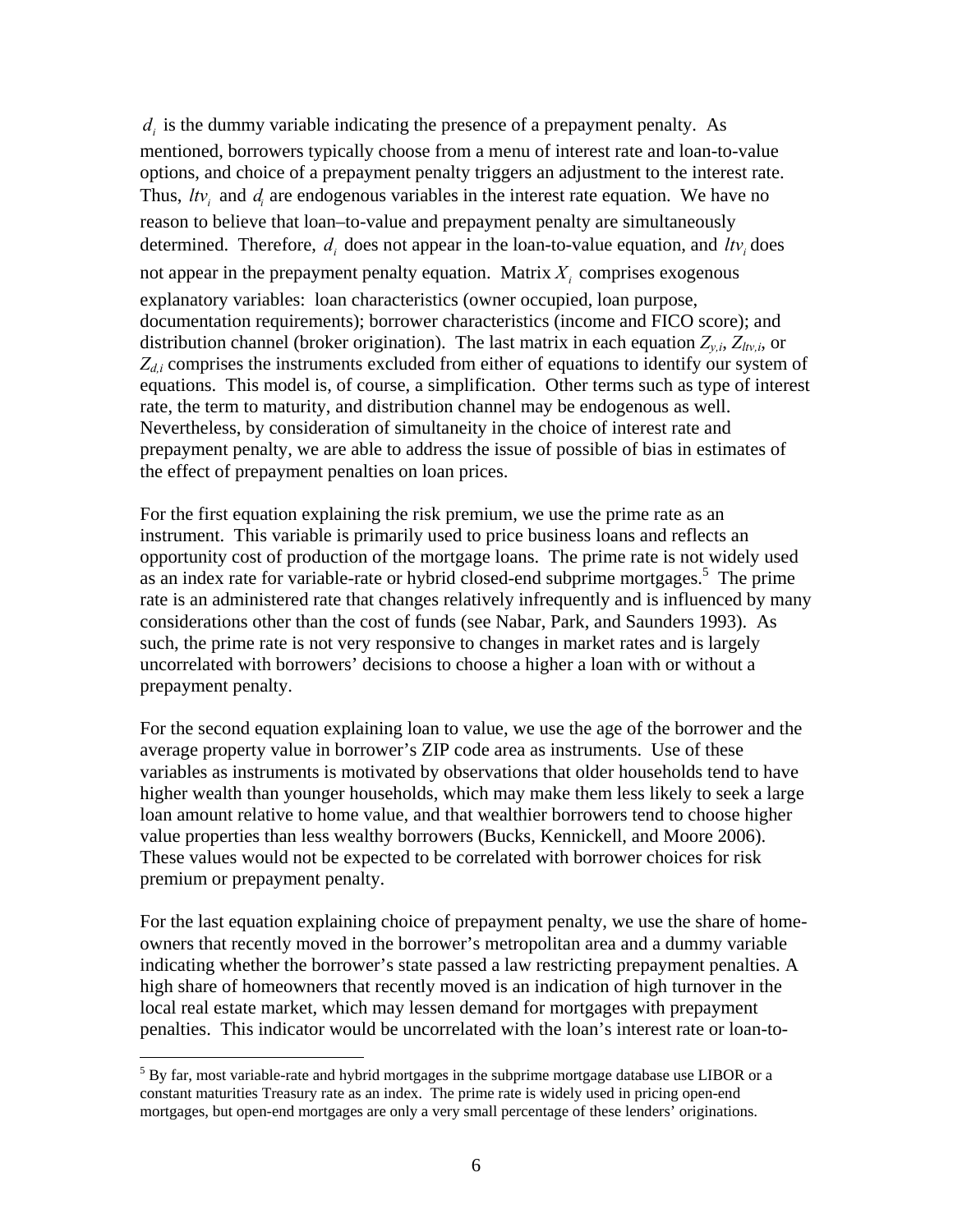value ratio. State laws restricting prepayment penalties directly affect the supply of loans with prepayment penalties. State laws would be uncorrelated with choice of loan to value.

Simultaneous equations systems can be estimated using a full information systems method such as full information likelihood or generalized method of moments or a limited, equation-by-equation method such as two-stage least squares. System procedures are asymptotically more efficient than equation-by-equation procedures if all equations in a system are specified correctly. However, any misspecification in a system of equations will be transmitted to the entire system of equations, and systems method estimates of parameters will be generally inconsistent (Wooldridge 2002, pp. 221-224). Equation-by-equation methods limit a misspecification problem to the equation in which it appears, making equation-by-equation methods more robust than systems methods. Because our dataset does not contain all of the information used in pricing loans, and other loan characteristics are also potentially endogenous, we opt for the more robust, equation-by-equation approach for estimation.

To identify first two equations in (1), we first fit probit model for the third equation using exogenous variables and instruments on the right-hand side to obtain predictor of *di*:

$$
\hat{d}_i(\theta_0) = \frac{\phi(\tilde{Z}\theta_0)\tilde{Z}^*\varepsilon_i}{\Phi(\tilde{Z}\theta_0)[1 - \Phi(\tilde{Z}\theta_0)]} ,
$$
\n(2)

where  $\tilde{Z} = [Z : X]$ ,  $\varepsilon_i = d_i - \Phi(\tilde{Z}\theta_0)$ , and  $\theta_0$  is a unique solution to maximization of probit log-likelyhood function.

Then, we estimate the first two equations in (1) by two-stage least squares (2SLS):

$$
\left\{\hat{\alpha}_i, \hat{\lambda}_i\right\} = \left[\widetilde{X}_i \,^{\mathsf{T}} Z_i \left(Z_i \,^{\mathsf{T}} Z_i\right)^{-1} Z_i \,^{\mathsf{T}} \widetilde{X}_i\right]^{-1} \widetilde{X}_i \,^{\mathsf{T}} \widetilde{X}_i \left(Z_i \,^{\mathsf{T}} Z_i\right)^{-1} Z_i \,^{\mathsf{T}} Y_i \,^{\mathsf{T}} \mathsf{X}_i = \left\{\mathsf{y}_i, \mathsf{l} t \mathsf{v}_i\right\}, \widetilde{X}_i = \left[X_i : \hat{d}_i\right] \tag{3}
$$

To identify the last equation in (1), we implement Amemiya (1978) Generalized Least Squares (AGLS) estimator for probit with endogenous regressors.<sup>6</sup>

#### **FINDINGS**

Single-equation estimates and two-stage least squares estimates of our equations are presented in Table 3. F-ratios indicate that each of the models estimated by ordinary least squares (OLS) for risk premium and loan to value are statistically significant (panels A and B, respectively). Chi-square statistics indicate that the probit models for prepayment penalty are statistically significant (Table 3, panel C). Statistical tests support the concern about endogeneity of loan to value and presence of a prepayment penalty. In each equation, a Hausman test rejects the hypothesis that the coefficients of the single equation and instrumental variable models are equal (Table 4). This result suggests that the single-equation model is inconsistent (Hausman 1978) and supports use of 2SLS.

 6 See also Newey (1987) for discussion.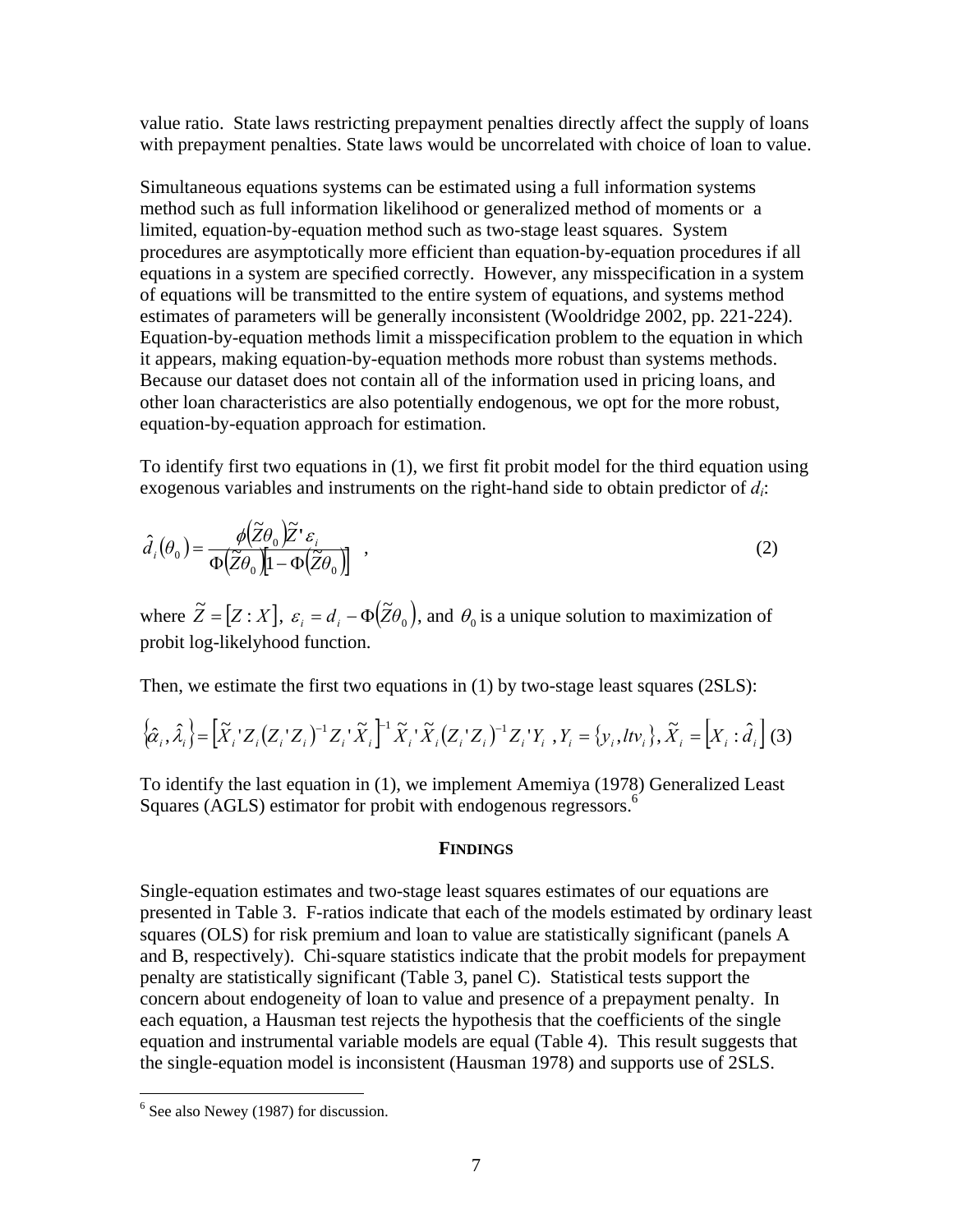## *Risk Premiums*

The estimated equations for risk premium generally explain a large percentage of the variation in risk premiums. In the single-equation OLS models, the effect of loan to value on risk premiums is quite small and positive for fixed-rate and hybrid loans but small and negative for variable-rate loans. In the 2SLS models, the effects of loan to value on risk premiums are uniformly positive, consistent with expectations, and larger in absolute value. Thus, OLS estimates of loan-to-value coefficients appear to be biased toward zero.

The prepayment dummy variable in the single-equation models and the predicted probability of a prepayment penalty in the 2SLS models are statistically significant and negatively related to risk premiums. Single-equation and 2SLS results for prepayment penalties are not directly comparable because the prepayment variables are different. Multiplying the 2SLS parameter estimates by the difference in the mean-predicted probabilities for loans with and without prepayment penalties suggests that presence of a prepayment penalty reduces risk premiums by 38 basis points for fixed-rate loans, 13 basis points for variable-rate loans, and 19 basis points for hybrid loans (numbers not in table). These estimated reductions are smaller than the single-equation estimates for fixed-rate and variable-rate mortgages and larger than the single-equation estimate for hybrid mortgages. Our estimated reductions for prepayment penalties are within the size range of interest rate adjustments for prepayment penalties commonly found in lenders' loan pricing sheets. Risk price adjustments for factors such as loan purpose, owner occupancy, type of property, loan amount, and loan term are often of comparable magnitudes. In contrast, risk price adjustments for relatively low FICO scores or high loan-to-value percentages often exceed 100 basis points.

Parameter estimates for the exogenous variables are statistically significant in singleequation and 2SLS models. Borrower income and FICO risk score are both negatively related to risk premiums in all models, consistent with expectations. Higher income is generally associated with higher disposable income after providing for necessities. Higher FICO risk score indicates a lower probability of serious delinquency, bankruptcy, or other derogatory event. Signs of the other exogenous variables sometimes had different signs across products. The changes in signs across products may reflect correlations with explanatory variables that are not available in the dataset or possible endogeneity.

### *Loan to Value*

The effect of risk premium on loan to value is positive in two of the three single-equation models (i.e., higher risk premiums are observed on loans with less borrower equity) but negative in all three 2SLS models. FICO risk score is positively related to loan to value for the single-equation models estimated by OLS but negatively related to loan to value for two of the three 2SLS models. Income is generally positively related to loan to value in both OLS and 2SLS models. Loans for owner-occupied homes have lower loan to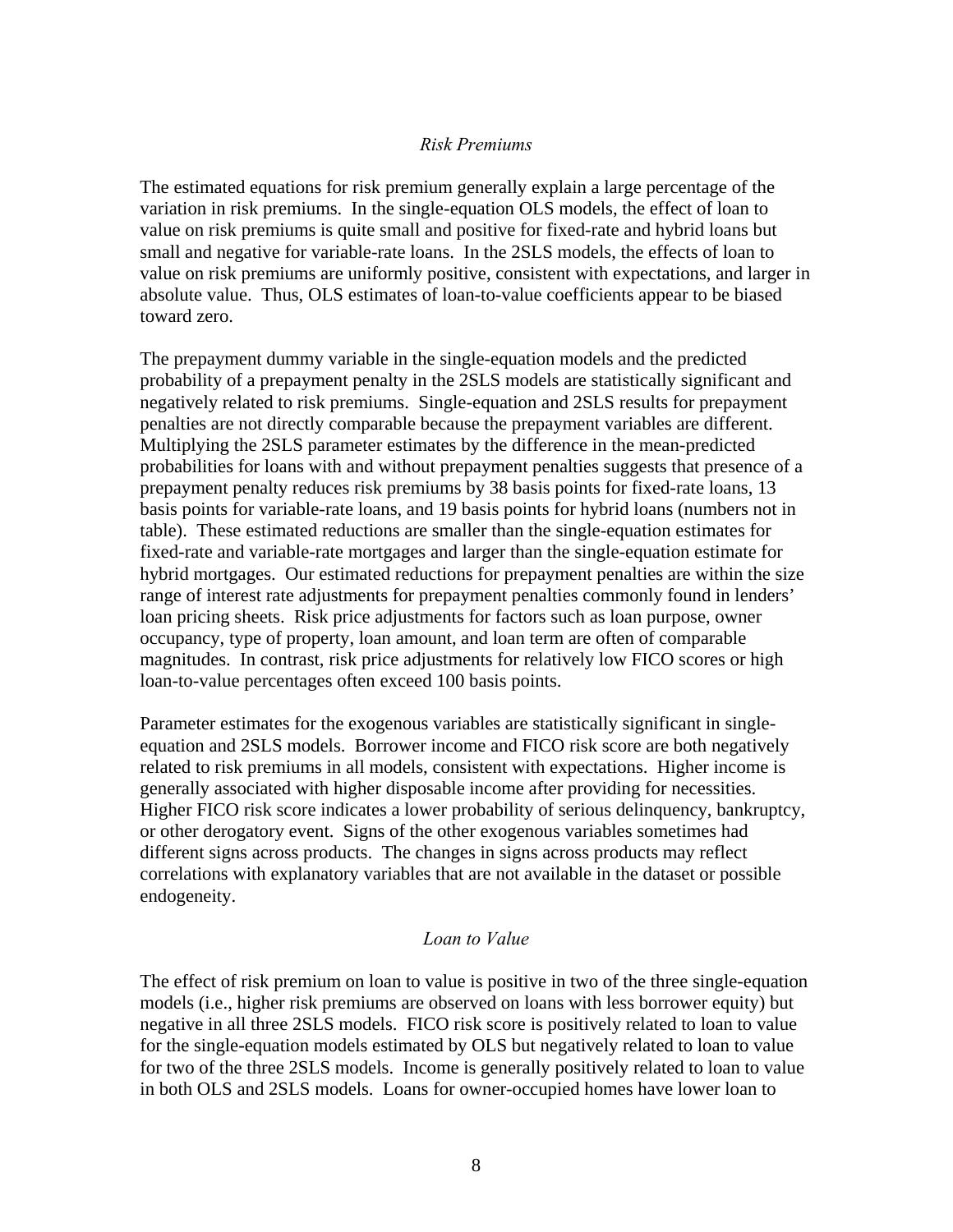value in the 2SLS models and two of the three OLS models, and home purchase loans generally have greater loan to value than cash out refinance loans.

The estimates for risk premium and FICO score may reflect a selection issue not adequately addressed by our 2SLS model. Except for the lowest age and property value groups (the omitted groups), greater age and higher value of the property reduce loan-tovalue, consistent with our expectation. However, it may be the case that some borrowers with higher incomes and wealth use mortgage debt to allocate a greater share of their wealth toward financial assets or to reduce the share of nonmortgage debt. Indeed, many of the high loan-to-value mortgages that we observe are owed by borrowers with relatively high incomes and FICO scores. Calomiris and Mason (1999) made a similar observation that high loan-to-value borrowers tend to be low credit risks, unlike other segments of the subprime market. The presence of such borrowers may confound results despite the exclusion of the highest loan-to-value loans.

## *Prepayment Penalties*

Risk premium is inversely related to presence of a prepayment penalty for fixed-rate and variable rate mortgages and directly related to prepayment penalty for hybrid mortgages in both instrumental variable and single-equation probit models. Income is negatively related to prepayment penalty, except for the instrumental variable estimate for fixed-rate loans which is not significantly different from zero. Estimated coefficients for FICO score are positive for fixed-rate and hybrid loans but negative for variable-rate loans in the instrumental variable model. Fixed-rate and hybrid home purchase loans are significantly more likely to have a prepayment penalty than fixed-rate or hybrid cash-out refinance loans (the omitted loan purpose dummy variable). Estimated coefficients for other refinancings on fixed-rate and other refinance loans are not significantly different from zero but significant and negative on variable-rate loans. That estimated coefficients for these explanatory variables differ across types of interest rate should not be particularly surprising since differing circumstances may influence both choice of prepayment penalty and type of interest rate. A worthwhile area for further research is how borrower circumstances affect choices of prepayment penalty and choice of interest rate.

Loans originated through brokers are more likely to have prepayment penalties than loans originated directly by the lender. As evidence suggests that loans originated through brokers prepay faster than loans originated directly through lenders (LaCour-Little and Chun 1999), lenders may give brokers incentives to originate loans with prepayment penalties.7 This result may be influenced by selection bias, however. Choice of distribution channel may itself be endogenous with choice of prepayment penalty.

 $<sup>7</sup>$  LaCour-Little and Chun hypothesized that lenders encounter an agency problem when third parties, such</sup> as brokers or correspondents, originate mortgages because third-party originators receive revenue from originations, not from the stream of mortgage payments. Since completing transactions with previous customers is often easier than finding new customers, third-party originators have an incentive to contact previous customers about refinancing existing loans. Third-party originators would also have little incentive to discourage refinancing if contacted by previous customers.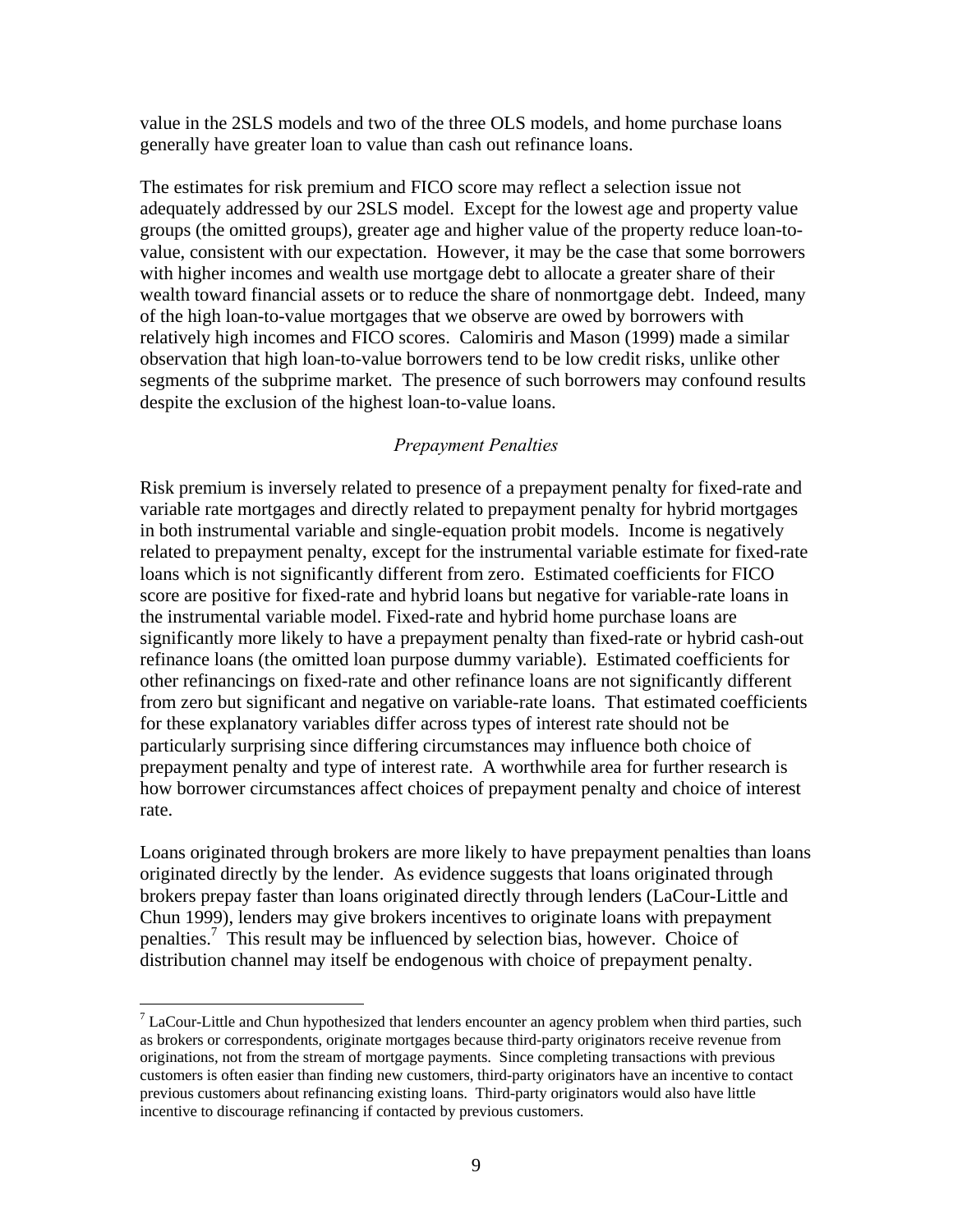Finally and not surprisingly, state regulation of prepayment penalties influences the likelihood of a prepayment penalty for loans in the sample. $8^{\circ}$  Loans in states with restrictions on prepayment penalties are significantly less likely to include prepayment penalties than loans in states with no restrictions. This estimated relationship influences the predicted probability of a prepayment penalty, which is used in place of the prepayment penalty dummy for the 2SLS risk-premium model.

### **RELATIONSHIP TO OTHER STUDIES**

In order to assess whether our findings are unique to the companies contributing data to the FSRP's subprime mortgage database, we used the database to attempt to replicate the DeMong and Burroughs (2005) and Ernst (2005) studies that investigated the relationship between prepayment penalties and mortgage prices. We found that specifications similar to those in previous studies produced similar results in the FSRP's subprime mortgage database.

## *DeMong and Burroughs (2005)*

DeMong and Burroughs (2005) estimated a single-equation model using OLS. The data consisted of 961,344 mortgages from several large national subprime lenders during 2004. The dependent variable was the annual percentage rate. They used five explanatory variables: (1) the FICO risk score, (2) the borrower's income, (3) the loanto-value ratio, (4) a dummy variable indicating that the loan had reduced documentation requirements, and (5) a dummy variable indicating whether or not the loan had a prepayment penalty. FICO score, income, and the loan-to-value ratio were included as continuous variables. They estimated their model for first mortgage loans with a 30-year term to maturity.

We estimated the same model using data from 2004. We obtained similar results. FICO risk score and income were negatively related to the annual percentage rate. Reduced documentation requirements were positively related to the annual percentage rate (Table 5). The presence of a prepayment was negatively related to the annual percentage rate. All estimated coefficients were statistically significant.

### *Ernst (2005)*

Ernst (2005) estimated a model explaining the interest rate as a function of loan to value, FICO risk score, the borrower's debt-to-income ratio, whether or not income was fully documented, dummy variables indicating property type, whether or not the loan conforms to Fannie Mae /Freddie Mac lending limit; the proportion of the population in the ZIP code area that is minority (non-whites); dummy variables for month of origination; and a dummy variable indicating whether or not the loan had a prepayment penalty. Data were from the Loan Performance System's subprime asset-backed securities database. The

<sup>&</sup>lt;sup>8</sup> Recall some loans in the sample may be exempt from state level regulations that restrict prepayment penalties.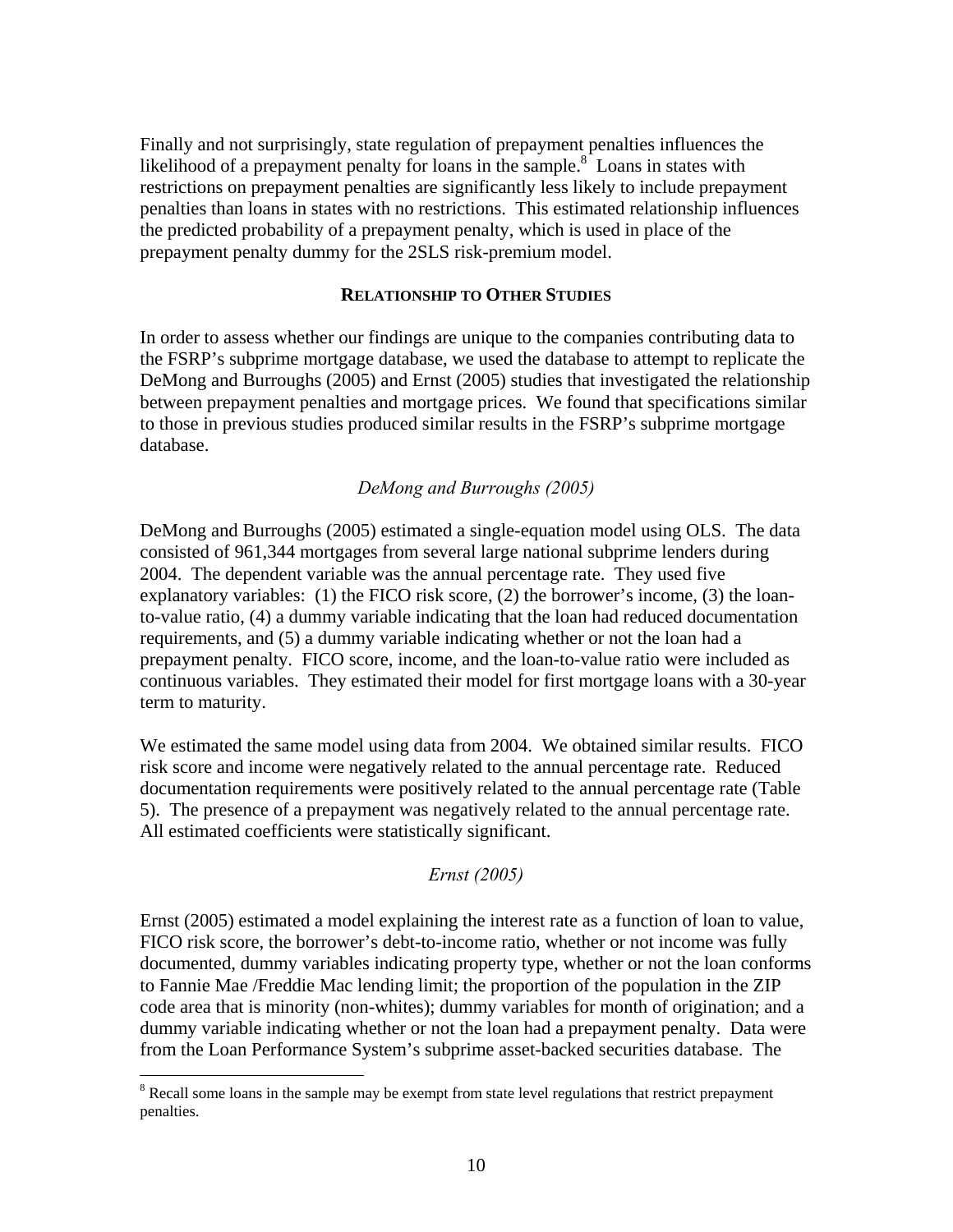model was estimated for 30-year first mortgages originated in 2000, 2001, and 2002. The model was estimated for home purchase and refinance loans. Ernst used an instrumental value in place of the actual loan to value.

Differences in databases precluded exact replication of Ernst's model. The FSRP subprime mortgage database does not contain information on the type of property or the borrower's debt-to-income ratio. Also, for the 2000-2002 period, jumbo loans were not included and documentation was not reported. Type of property, documentation, and jumbo loan status could not be included. We substituted a proxy for the debt to income ratio, which was calculated as a ratio of the average debt per person in the borrower's zip code area and borrower's reported income.<sup>9</sup> We also used actual loan to value rather than an instrumental value in place of loan to value. Ernst did not provide information on how the instrumental variable was obtained.

Despite the few differences between our model and Ernst's model, we did replicate Ernst's key finding that the presence of prepayment penalties was associated no difference in interest rates or higher interest rates. Table 6 shows results for originations in 2002. Results for other years were similar.

However, the FSRP's subprime mortgage database contains additional risk-related variables, which are not available in the Loan Performance System database. These variables include borrower income, whether owner-occupied or not, and whether the loan was originated by a broker. With these variables added to Ernst's model, the estimated effect of a prepayment penalty is negative. Table 7 shows results for 2002 originations. Again, results for other years were similar.

## **CONCLUSIONS**

This paper investigates the effect of prepayment penalties and the state laws that govern such penalties on the pricing of subprime mortgages. The paper is the first to consider that mortgage price and prepayment penalty may be chosen jointly, making singleequation estimates of the effect of prepayment penalty on price biased. Using a model that accounts for endogeneity of price, loan to value, and prepayment penalty, we find that prepayment penalties are associated with significantly lower prices for subprime mortgages. This finding is consistent with pricing of mortgage credit according to risk, a characteristic of the subprime market that allows lenders to make credit available to borrowers who would have difficulty obtaining such credit in the prime market. The finding is important because perceptions that prepayment penalties are not reflected in mortgage prices have led to regulation that could reduce the gains in mortgage credit availability that were achieved over the last decade.

Our estimates from 2SLS models—which address endogeneity of price, loan to value, and presence of a prepayment penalty—suggest that prepayment penalty reduces risk

<sup>&</sup>lt;sup>9</sup> Average debt per person was obtained from TransUnion's TrenData database. TrenData provides aggregate statistics on credit use and payment behavior for different geographic areas. These statistics derived from a large sample of borrowers' credit files. See http://products.trendatatu.com/.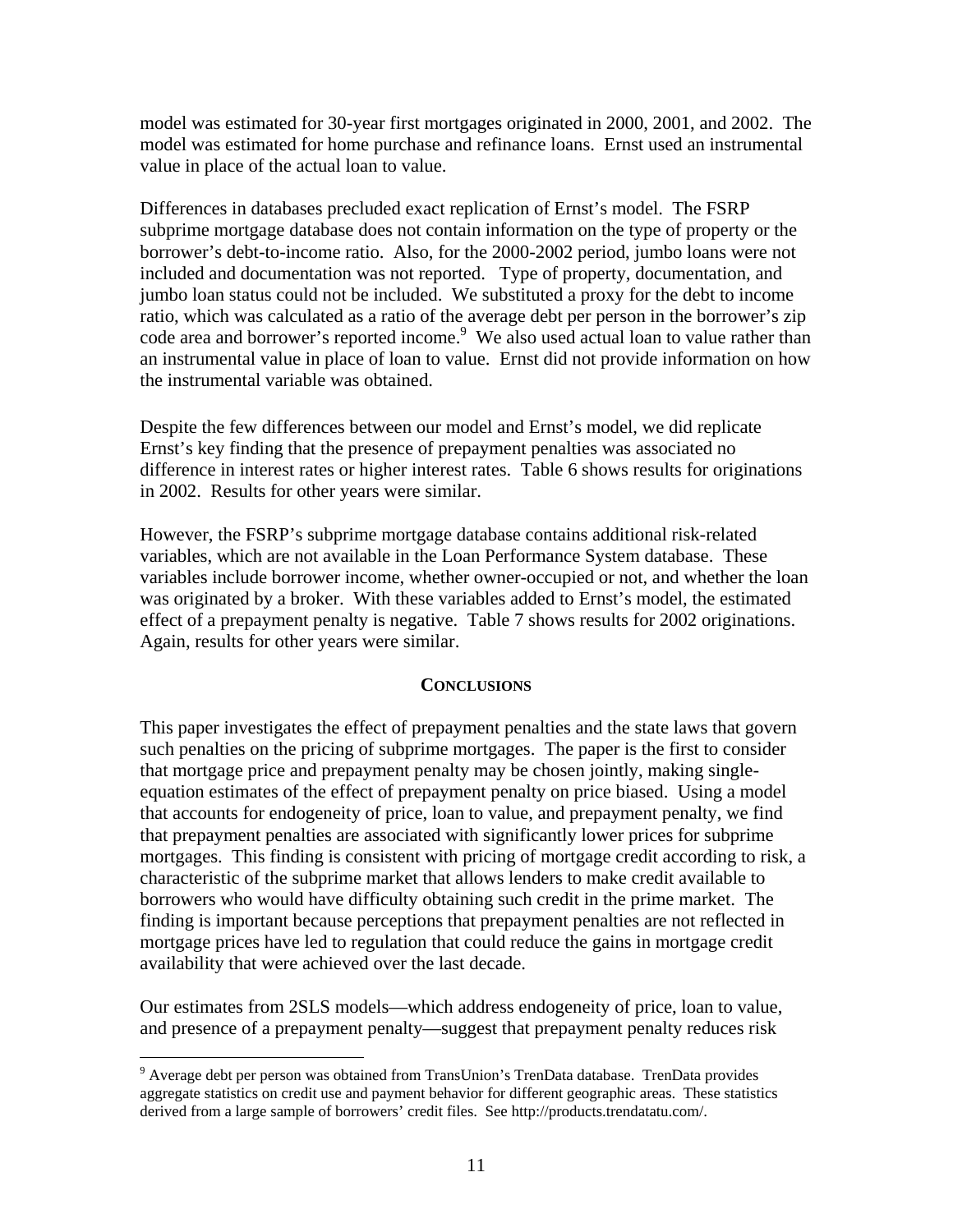premiums by 38 basis points for fixed-rate loans, 13 basis points for variable-rate loans, and 18 basis points for hybrid loans. Our estimated reductions for prepayment penalties are within the size range of interest rate adjustments for prepayment penalties commonly found in lenders' loan pricing sheets and comparable in magnitude to common risk pricing adjustments for terms such as loan purpose, owner occupancy, type of property, loan amount, and term to maturity. Our estimated reductions in price for prepayment penalties are smaller than the single-equation estimates for fixed-rate and variable-rate mortgages and larger than the single-equation estimate for hybrid mortgages.

It is doubtful that our results are unique to our database of subprime mortgages. We replicate the models of two previous studies of the pricing of prepayment penalties using our database and find similar results in our study. Consideration of additional variables in one model reverses the previous author's finding on the effect of prepayment penalties on price. Clearly, results are sensitive to model specification and cautious interpretation of findings is warranted.

Mortgage choices are complex decisions involving simultaneous consideration of numerous loan terms. Choices may be influenced by borrower interactions with loan officers, mortgage brokers, or real estate agents. Data on mortgage transactions often do not include information on variables that play an important role in decisions. Such decisions require careful modeling to avoid biases due to simultaneity and selection. We share Yezer, Phillips, and Trost's (1994) skepticism of the ability of simple singleequation models to provide reliable estimates of many of the structural parameters of complex mortgage choices that are of interest for public policy and economic modeling.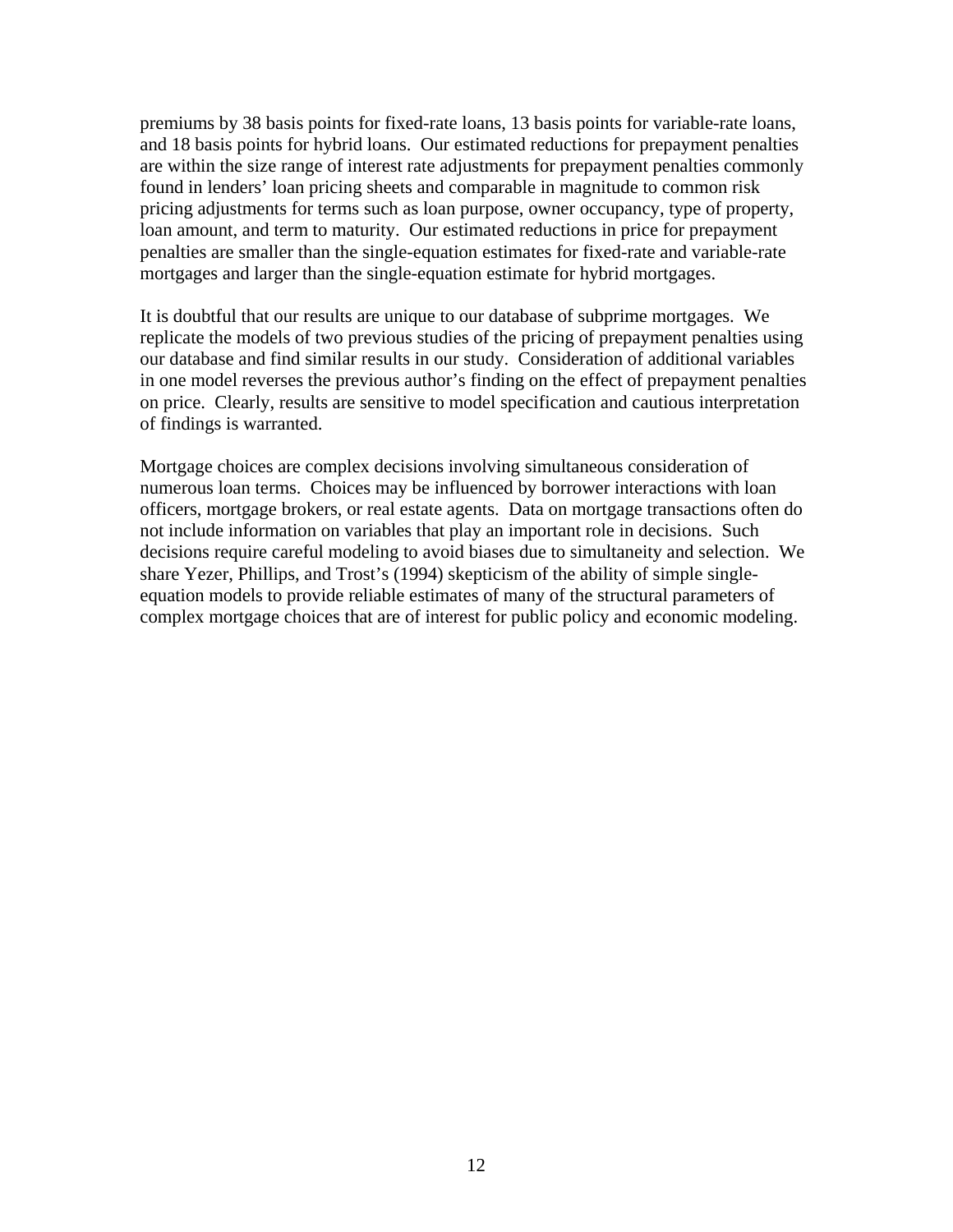### **REFERENCES**

- Amemiya, Takeshi. (September 1978). The Estimation of a Simultaneous Equation Generalized Probit Model. *Econometrica* (46): 1193-1205.
- Avery. Robert B., Glenn B. Canner, and Robert E. Cook. (Summer 2005). New Information from HMDA and Some Implications for Fair-Lending Enforcement. *Federal Reserve Bulletin* (91): 344-94.
- Bucks, Brian K., Arthur B. Kennickell, and Kevin B. Moore (March 2006). Recent Changes in U.S. Family Finances. *Federal Reserve Bulletin* (92): A1-A38.
- Calomiris, Charles W. and Joseph R. Mason. (1999). *High Loan-to-Value Mortgage Lending: Problem or Cure?* Washington: AEI Press.
- DeMong, Richard F. and James E. Burroughs. (2005). Prepayment Fees Lead to Lower Interest Rates. Working Paper. Charlottesville, Virginia, University of Virginia, McIntire School of Commerce.
- Elliehausen, Gregory, Michael E. Staten, and George J. Wallace. (2005). Are Legislative Solutions to Abusive Mortgage Lending Practices Throwing Out the Baby with the Bathwater? *The Art of the Loan in the 21st Century: Producing, Pricing, and Regulating Credit*. Proceedings of the 41st Annual Conference on Bank Structure and Regulation. Chicago: Federal Reserve Bank of Chicago.
- Ernst, Keith. (Jan. 2005) Borrowers Gain No Interest Rate Benefits from Prepayment Penalties on Subprime Mortgages. Research Report. Durham, N.C.: Center for Responsible Lending.
- Goldstein, Debbie and Stacy Strohauer Son. (April 2, 2003). Why Prepayment Penalties are Abusive in Subprime Loans. CRL Policy Paper No. 4. Durham, North Carolina: Center for Responsible Lending.
- Hausman, Jerry A. (November 1978). Specification Tests in Econometrics. *Econometrica* (46): 1251-1271.
- Ho, Giang and Anthony Pennington-Cross. (June 2005). The Impact of Local Predatory Lending Laws. Working Paper 2005-049A. St. Louis, Missouri: Federal Reserve Bank of St. Louis.
- LaCour-Little, Michael and Gregory H. Chun. (January 1999). Third Party Originators and Mortgage Prepayment Risk: An Agency Problem? *Journal of Real Estate Research* (17): 55-70.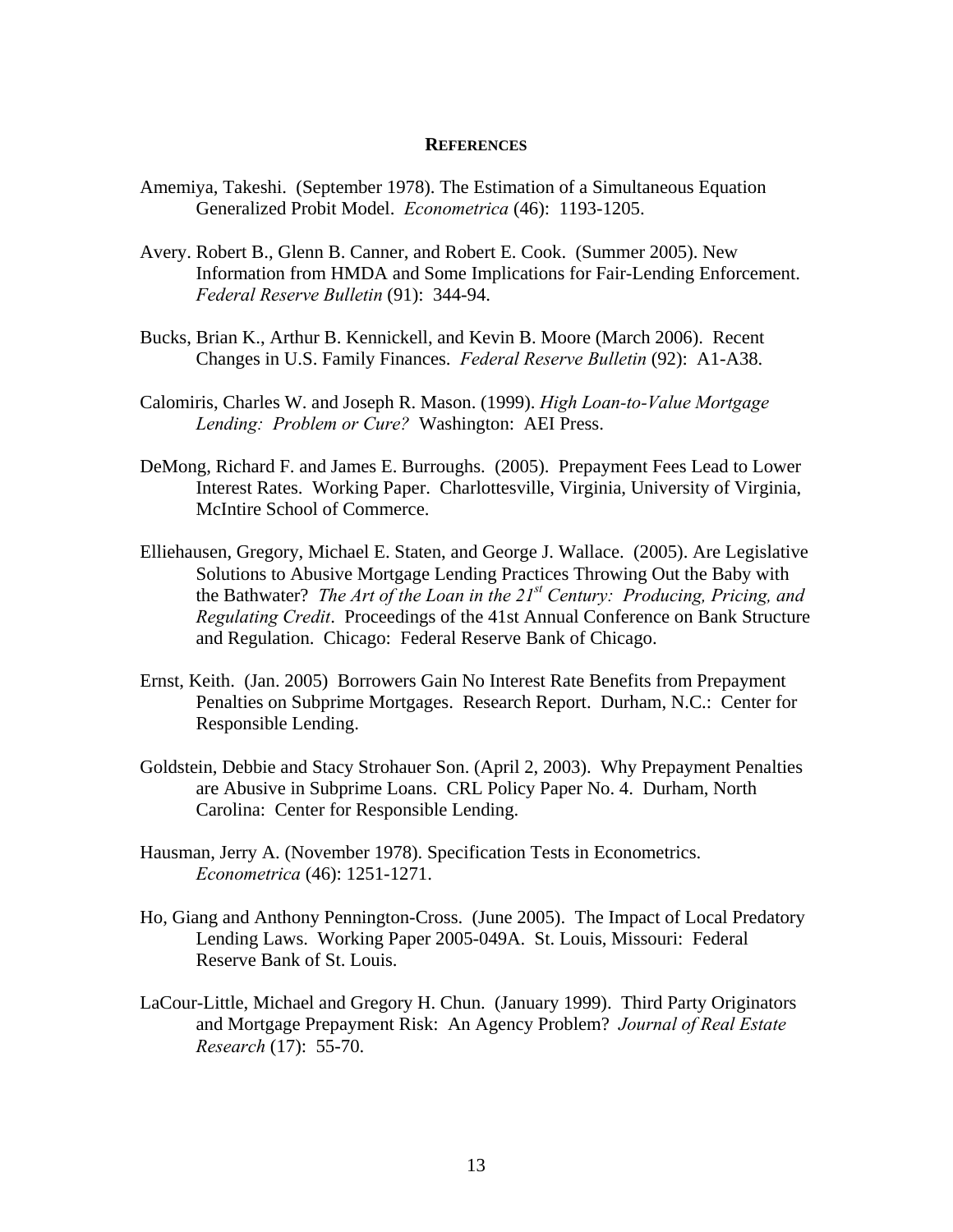- Newey, Whitney K. (November 1987). Efficient Estimation of Limited Dependent Variable Models with Endogenous Explanatory Variables. *Journal of Econometrics* (36): 231-250.
- Nabar, Prafulla G., Sang Yong Park, and Anthony Saunders. (January 1993). Prime Rate Changes: Is There an Advantage to Being First? *Journal of Business* (66): 69- 92.
- Phillips-Patrick, Fred, Eric Hirschhorn, Jonathan Jones, and John LaRocca. (June 2000). What about Subprime Mortgages?" *Mortgage Market Trends,* vol. 4*.* U.S. Department of the Treasury, Office of Thrift Supervision.
- Rose, Morgan. (March 2007). Predatory Lending Practices and Subprime Foreclosures—Distinguishing Impacts by Loan Category. Paper presented at Financing Community Development, Federal Reserve System Community Affairs Research Conference, Washington, D.C.
- Wallace, George, Gregory Elliehausen, and Michael Staten. (April 2004). Are Legislative Solutions to Abusive Mortgage Lending Practices Throwing Out the Baby With the Bath? Guidance from Empirical Research. Working Paper No. 68. Washington, D.C: Georgetown University, McDonough School of Business, Credit Research Center.
- Woolridge, Jeffrey M. (2002) *Econometric Analysis of Cross Section and Panel Data.*  Cambridge, Mass.: MIT Press.
- Yezer, Anthony M.J., Robert F. Phillips, and Robert P. Trost. (Nov. 1994) Bias in Estimates of Discrimination and Default in Mortgage Lending: The Effects of Simultaneity and Self-Selection. *Journal of Real Estate Finance and Economics* (9): 197-217.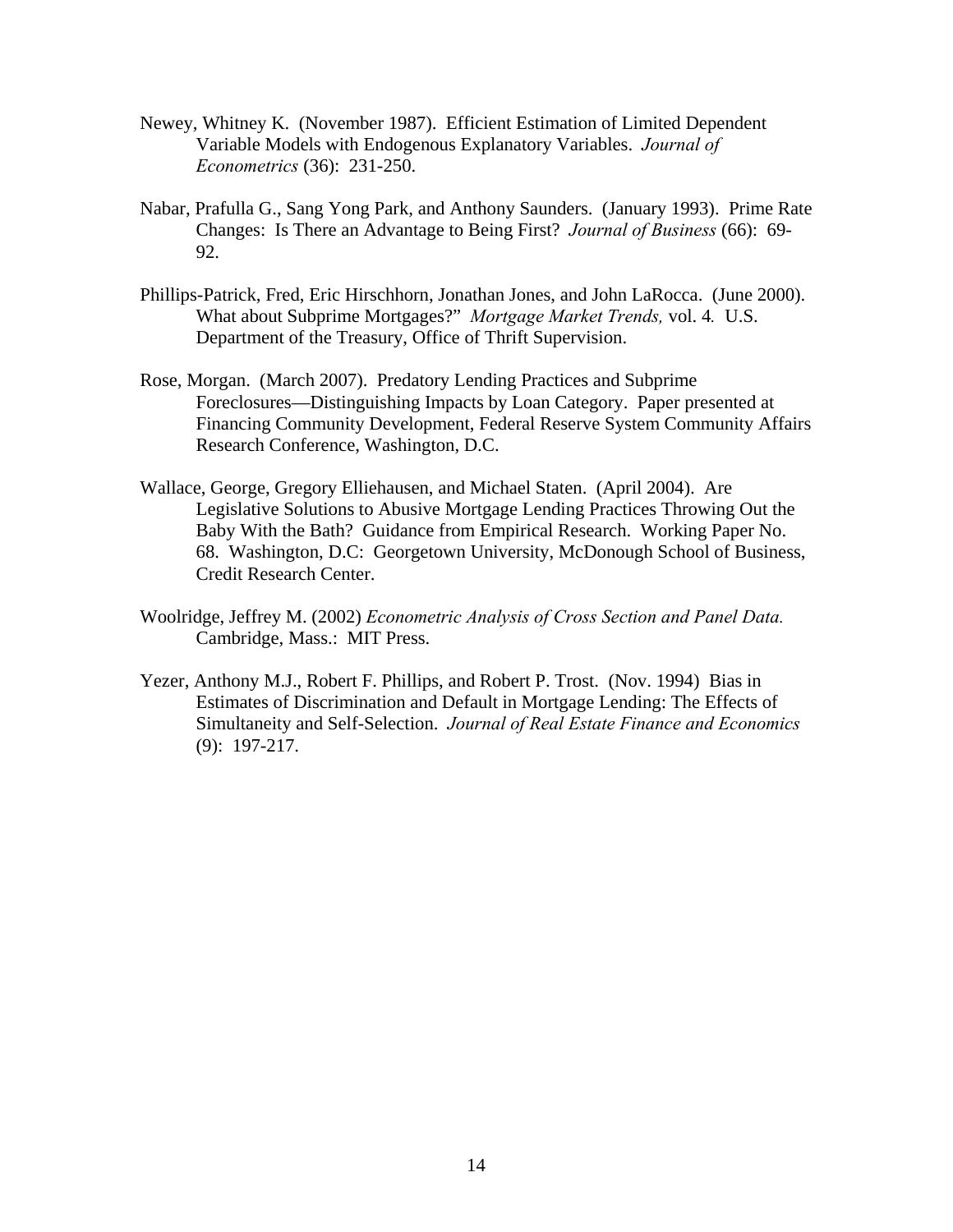| Table 1. Selected Characteristics of Closed-End First Mortgages, 2004: |  |
|------------------------------------------------------------------------|--|
| By Type of Interest Rate                                               |  |

|                                               | All     | <b>Type of Interest Rate</b> |                 |               |
|-----------------------------------------------|---------|------------------------------|-----------------|---------------|
|                                               | Loans   | <b>Fixed</b>                 | <b>Variable</b> | <b>Hybrid</b> |
| <i><b>Characteristic</b></i>                  |         |                              |                 |               |
| Average loan amount (dollars)                 | 130,000 | 94,500                       | 156,000         | 142,100       |
| Loan purpose (percent)                        |         |                              |                 |               |
| Home purchase                                 | 23      | 14                           | 34              | 29            |
| Cash-out refinancing                          | 51      | 66                           | 13              | 62            |
| Other refinancing                             | 25      | 19                           | 53              | 9             |
| Average appraised value of property (dollars) | 162,300 | 132,000                      | 190,000         | 188,300       |
| Average annual percentage rate                | 10.07   | 10.71                        | 8.43            | 9.78          |
| Average loan to value (percent)               | 76      | 73                           | 80              | 78            |
| Average borrower income (dollars)             | 54,000  | 44,100                       | 64,300          | 60,200        |
| Average FICO score                            | 613     | 624                          | 608             | 599           |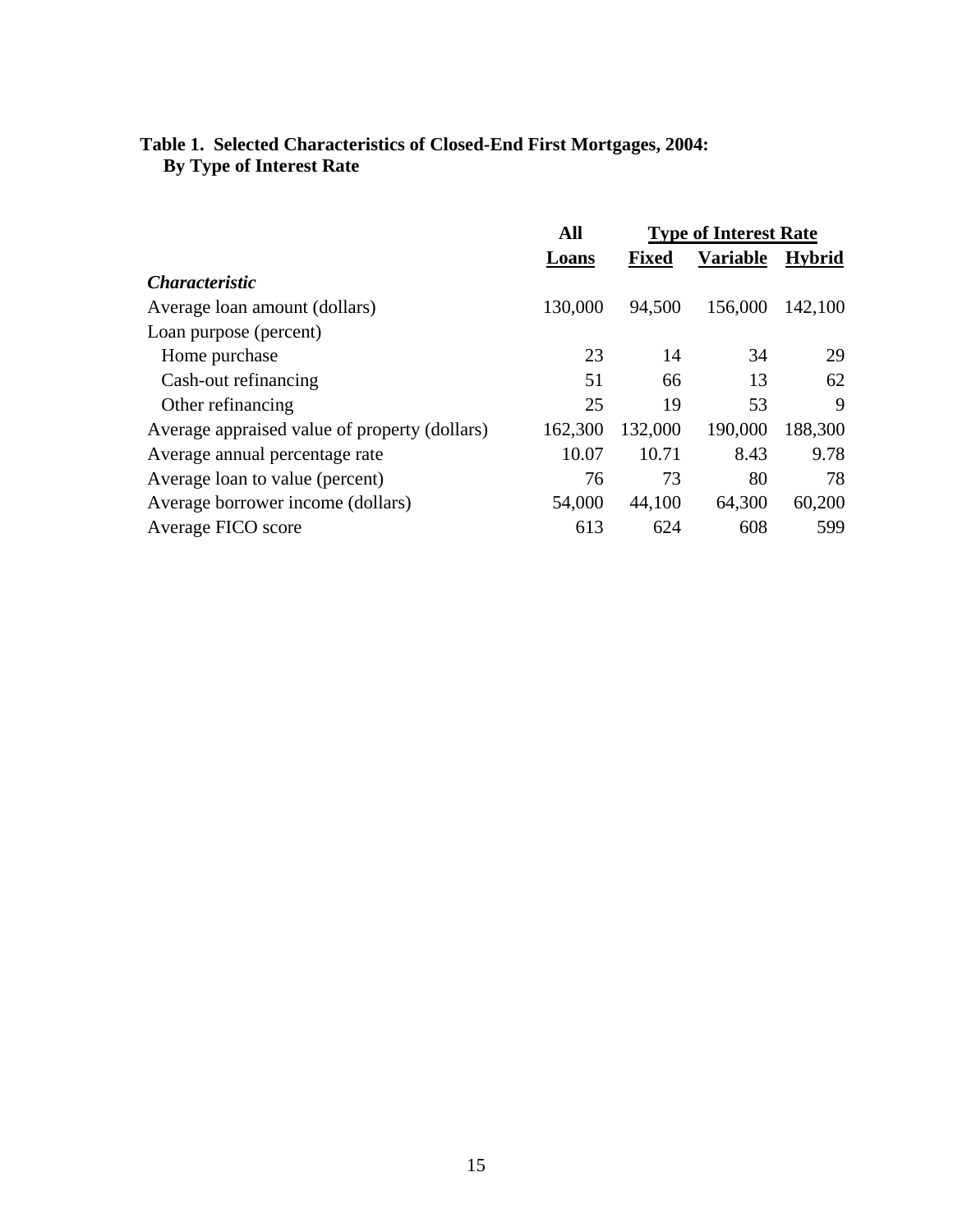## **Table 2. Descriptive Statistics of Regression Variables**

|                                                               |             | <b>Standard</b>  |
|---------------------------------------------------------------|-------------|------------------|
| <b>Variable</b>                                               | <b>Mean</b> | <b>Deviation</b> |
| Risk premium (percent)                                        | 5.06        | 1.96             |
| Loan to value                                                 | .75         | .18              |
| Prepayment penalty (dummy variable)                           | .60         | .49              |
| Monthly income (dollars)                                      | 4,252       | 3,481            |
| FICO score                                                    | 605         | 62               |
| Loan purpose $(dummy variables)^1$                            |             |                  |
| Home purchase loan                                            | .19         | .40              |
| Refinance loan, no cash-out                                   | .25         | .43              |
| Owner occupied (dummy variable)                               | .90         | .30              |
| Broker origination (dummy variable)                           | .59         | .49              |
| Documentation (dummy variables) <sup>1</sup>                  |             |                  |
| <b>Full documentation</b>                                     | .05         | .21              |
| Low documentation                                             | .07         | .26              |
| Borrower age (dummy variables) <sup>1</sup>                   |             |                  |
| Age 20-44 years                                               | .39         | .49              |
| Age 45-59 years                                               | .40         | .49              |
| Age 60 or older                                               | .20         | .40              |
| Value of homes in ZIP code area (proportion) <sup>1</sup>     |             |                  |
| \$100,000-199,999                                             | .37         | .19              |
| \$200,000-299,999                                             | .10         | .10              |
| \$300,000-499,999                                             | .04         | .07              |
| \$500,000 or more                                             | .02         | .04              |
| Homeowner mobility in ZIP code area (proportion) <sup>1</sup> |             |                  |
| Moved within last year                                        | .10         | .04              |
| Moved 1-4 years ago                                           | .24         | .06              |
| Moved 5-10 years ago                                          | .18         | .04              |
| Prepayment penalties restricted (dummy variable)              | .15         | .36              |

<sup>1</sup> **Excluded categories: Loan purpose, cash-out refinancings; documentation, unknown; borrower age, less than 20; value of homes, less than \$100,000; homeowner mobility, moved more than 10 years ago.**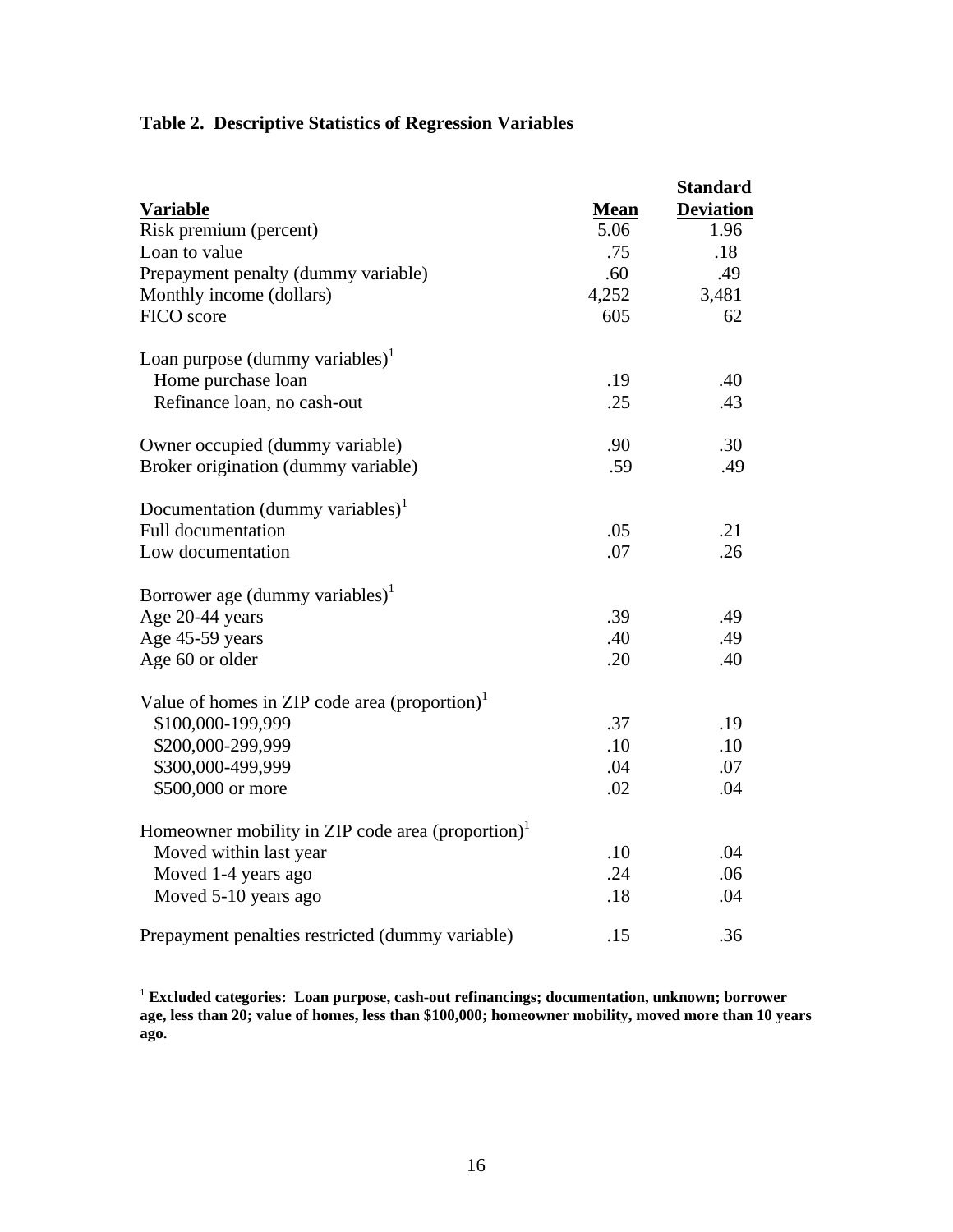# Table **3. Regression Results**

## **A. Risk Premium Equation**

|                        | <b>Two-Stage Least Squares</b> |                 | <b>Ordinary Least Squares</b> |              |                 |               |
|------------------------|--------------------------------|-----------------|-------------------------------|--------------|-----------------|---------------|
|                        | <b>Fixed</b>                   | <b>Variable</b> |                               | <b>Fixed</b> | <b>Variable</b> |               |
| <b>Variable</b>        | rate                           | rate            | <b>Hybrid</b>                 | rate         | rate            | <b>Hybrid</b> |
| Loan to value          | $0.027**$                      | $0.051**$       | $0.167**$                     | $0.008**$    | $-0.006**$      | $0.008**$     |
|                        | 26.39                          | 77.14           | 79.56                         | 39.56        | 36.95           | 46.75         |
| Prepayment penalty     | $-5.328**$                     | $-6.442**$      | $2.252**$                     | $-0.462**$   | $-0.299**$      | $-0.037**$    |
|                        | 108.7                          | 141.99          | 51.98                         | 70.78        | 75.82           | 7.68          |
| Monthly income         | $-0.008**$                     | $-0.021**$      | $0.045**$                     | $-0.010**$   | $-0.014**$      | $-0.021**$    |
|                        | 13.01                          | 56.25           | 49.41<br>$\overline{a}$       | 17.22        | 44.13           | 43.69         |
| FICO score             | $-0.008**$                     | $-0.009**$      | $0.013**$                     | $-0.010**$   | $-0.007**$      | $-0.010**$    |
|                        | 154.75                         | 232.81          | 173.42                        | 232.93       | 252.87          | 280.02        |
| Home purchase loan     | $0.184**$                      | $-0.01$         | $0.147**$                     | $0.162**$    | $-0.013*$       | $0.283**$     |
|                        | 16.32                          | 1.56            | 13.85                         | 17.02        | 2.37            | 58.25         |
| Refinance, no cash out | $-0.951**$                     | $-0.082**$      | $0.051**$                     | $-1.037**$   | $-0.108**$      | $0.214**$     |
|                        | 143.19                         | 14.16           | 3.77                          | 156.77       | 21.99           | 29.27         |
| Owner occupied         | $-0.460**$                     | $0.467**$       | 1.381**                       | $-0.556**$   | $0.467**$       | $-0.850**$    |
|                        | 47.59                          | 65.31           | 85.21                         | 56.99        | 77.93           | 102.76        |
| Broker origination     | 0.903**                        | $-0.078**$      | $0.650**$                     | $0.156**$    | $-0.293**$      | $0.274**$     |
|                        | 103.04                         | 13.58           | 50.11                         | 24.07        | 61.79           | 42.38         |
| Full documentation     | $-1.509**$                     | $-0.890**$      | n.a.                          | $-1.747**$   | $-0.599**$      | n.a.          |
|                        | 136.06                         | 154.43          |                               | 165.52       | 129.75          |               |
| Low documentation      | $-0.991**$                     | $-0.488**$      | n.a.                          | $-1.261**$   | $-0.158**$      | n.a.          |
|                        | 65.8                           | 75.58           |                               | 84.04        | 31.12           |               |
| Prime rate             | $0.172**$                      | $0.602**$       | $0.170**$                     | $0.184**$    | $0.588**$       | $0.131**$     |
|                        | 104.02                         | 503.48          | 82.05                         | 110.73       | 593.14          | 115.34        |
| Constant               | $10.643**$                     | $7.059**$       | 2.647**                       | 10.594**     | 5.900**         | 10.871**      |
|                        | 115.39                         | 149.14          | 21.82                         | 305.71       | 273.17          | 390.97        |
| Observations           | 263,775                        | 327,566         | 351,646                       | 263,775      | 327,564         | 351,645       |
| R-squared              | 0.44                           | 0.55            | 0.05                          | 0.43         | 0.66            | 0.24          |
| F-statistic            | 20,314**                       | 45,188**        | 4,538**                       | 17,981**     | 58,896**        | 12,259**      |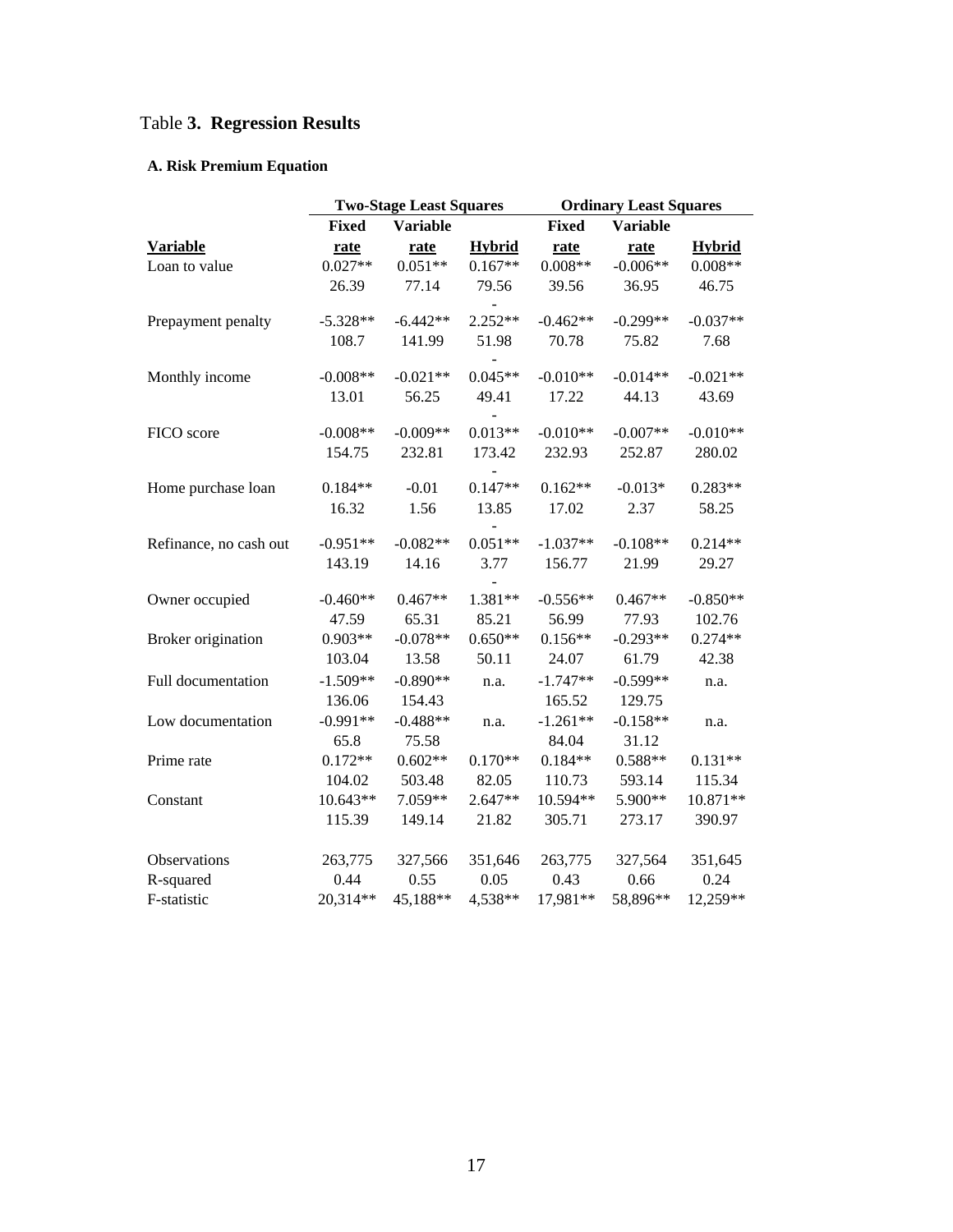# Table **3. Regression Results (continued)**

## **B. Loan-to-Value Equation**

|                        | <b>Two-Stage Least squares</b> |                 | <b>Ordinary Least Squares</b> |                                 |            |            |  |
|------------------------|--------------------------------|-----------------|-------------------------------|---------------------------------|------------|------------|--|
|                        | <b>Fixed</b>                   | <b>Variable</b> |                               | <b>Fixed</b><br><b>Variable</b> |            |            |  |
|                        | rate                           | rate            | <b>Hybrid</b>                 | rate                            | rate       | Hybrid     |  |
| Risk premium           | $-1.215**$                     | $-0.974**$      | $-5.425**$                    | $0.240**$                       | $-1.114**$ | $0.418**$  |  |
|                        | 13.68                          | 50.98           | 18.75                         | 13.1                            | 79.88      | 24.77      |  |
| Monthly income         | $0.250**$                      | $0.142**$       | $0.075**$                     | $0.263**$                       | $0.143**$  | $0.163**$  |  |
|                        | 45.5                           | 39.27           | 11.26                         | 47.10                           | 39.74      | 36.86      |  |
| FICO score             | $-0.005**$                     | $0.023**$       | $-0.027**$                    | $0.009**$                       | $0.022**$  | $0.024**$  |  |
|                        | 5.69                           | 63.25           | 10.49                         | 19.59                           | 62.73      | 68.73      |  |
| Home purchase loan     | 4.106**                        | $0.522**$       | 4.736**                       | 3.911**                         | $0.497**$  | 3.064**    |  |
|                        | 44.96                          | 8.15            | 48.72                         | 43.66                           | 7.77       | 69.23      |  |
| Refinance, no cash out | $-1.747**$                     | $-2.227**$      | 3.095**                       | $-0.245**$                      | $-2.269**$ | 1.891**    |  |
|                        | 15.28                          | 39.81           | 31.68                         | 3.5                             | 40.69      | 28.3       |  |
| Owner occupied         | $-2.002**$                     | $-3.282**$      | $-0.563*$                     | $-1.171**$                      | $-3.268**$ | 3.943**    |  |
|                        | 19.04                          | 47.2            | 2.39                          | 12.78                           | 47.12      | 51.05      |  |
| Broker origination     | $-1.254**$                     | $-0.053$        | $-0.820**$                    | $-1.253**$                      | $-0.118*$  | $-0.597**$ |  |
|                        | 19.52                          | 0.97            | 11.25                         | 19.73                           | 2.17       | 9.6        |  |
| Full documentation     | $-1.587**$                     | $-0.948**$      | n.a.                          | 1.438**                         | $-1.153**$ | n.a.       |  |
|                        | 7.63                           | 16.49           |                               | 13.92                           | 21.36      |            |  |
| Low documentation      | $-2.166**$                     | $-1.716**$      | n.a.                          | 0.025                           | $-1.872**$ | n.a.       |  |
|                        | 11.1                           | 29.17           |                               | 0.18                            | 32.71      |            |  |
| Age 20-44 years        | $0.318**$                      | $-0.108$        | $-5.649**$                    | $0.590**$                       | $-0.028$   | 0.915**    |  |
|                        | 3.22                           | 0.17            | 17.08                         | 6.12                            | 0.04       | 16.42      |  |
| Age 45 - 59 years      | $-2.199**$                     | $-3.432**$      | $-7.442**$                    | $-1.899**$                      | $-3.398**$ | $-1.020**$ |  |
|                        | 22.31                          | 3.59            | 22.75                         | 19.84                           | 3.56       | 15.24      |  |
| Age 60 or older        | $-6.332**$                     | $-0.244$        | $-12.049**$                   | $-5.806**$                      | $-0.176$   | $-4.348**$ |  |
|                        | 46.49                          | 0.11            | 29.44                         | 44.23                           | 0.08       | 33.55      |  |
| % of housing units     | 21.125**                       | 14.305**        | 12.024**                      | 20.988**                        | 14.434**   | $-7.777**$ |  |
| \$100,000-199,999      | 24.41                          | 30.31           | 5.74                          | 24.55                           | 30.60      | 4.87       |  |
| % of housing units     | 15.615**                       | 12.302**        | 5.601**                       | 17.723**                        | 12.297**   | $-8.127**$ |  |
| \$200,000-299,999      | 17.54                          | 25.75           | 2.81                          | 20.36                           | 25.74      | 5.02       |  |
|                        |                                |                 |                               |                                 |            |            |  |
| % of housing units     | 8.192**                        | 9.095**         | $-11.493**$                   | 10.426**                        | 9.048**    | 25.124**   |  |
| \$300,00-499,999       | 9.38                           | 19.37           | 6.46                          | 12.22                           | 19.27      | 17.67      |  |
| % of housing units     | $-1.786$                       | 0.708           | $-4.905$                      | 0.44                            | 0.794      | 16.521**   |  |
| \$500,000 or more      | 1.29                           | 0.97            | 1.45                          | 0.32                            | 1.09       | 5.72       |  |
| Constant               | 69.385**                       | 61.009**        | 120.171**                     | 51.007**                        | 62.168**   | 64.805**   |  |
|                        | 48.07                          | 113.5           | 36.27                         | 55.07                           | 118.14     | 40.02      |  |
|                        |                                |                 |                               |                                 |            |            |  |
| Observations           | 263,775                        | 327,566         | 351,646                       | 263,774                         | 327,570    | 351,643    |  |
| R-squared              | 0.06                           | 0.10            | 0.01                          | 0.08                            | 0.10       | 0.07       |  |
| F-ratio                | 1,355**                        | 2,007**         | $1,245**$                     | 1,387**                         | 2,243**    | 1,680**    |  |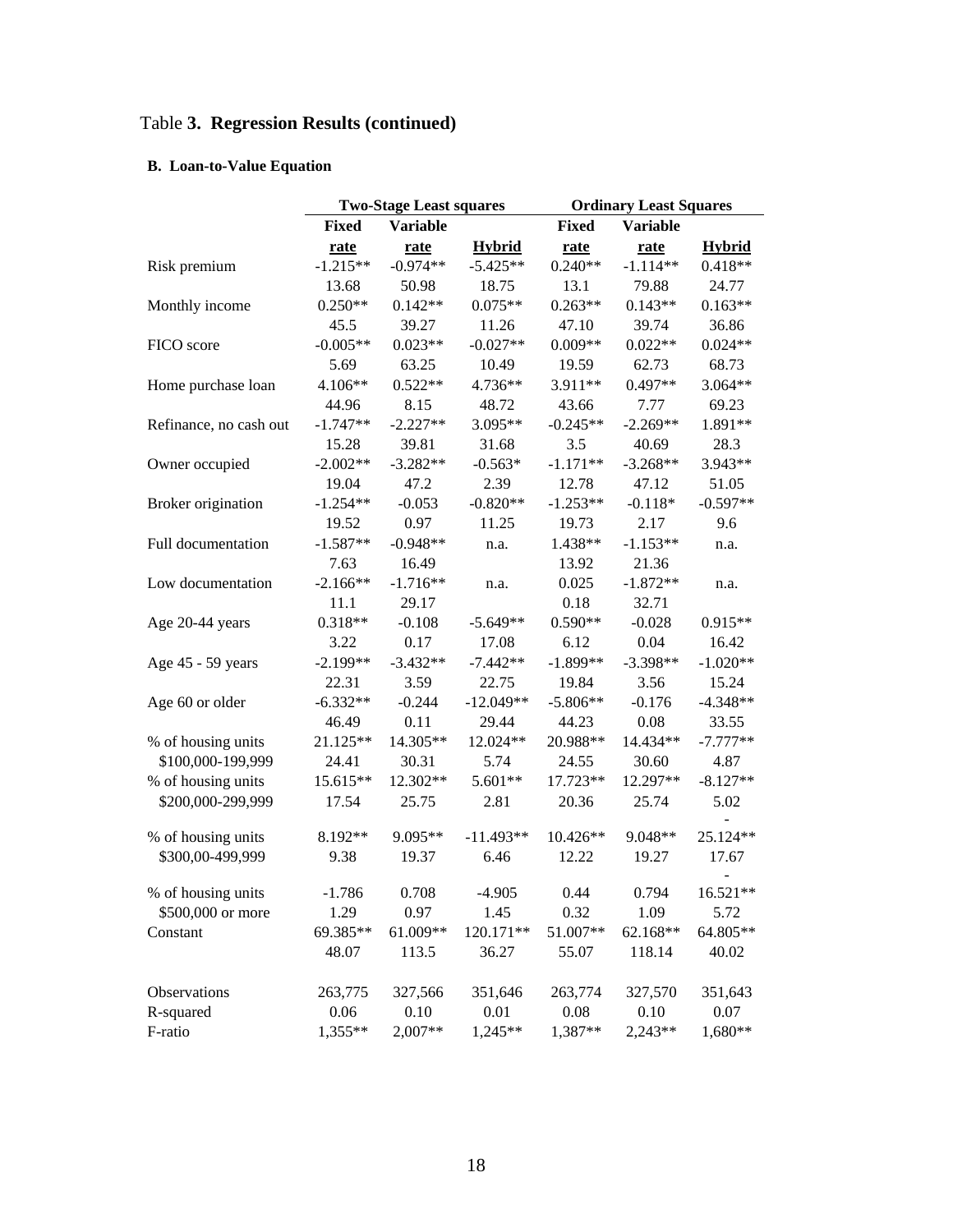## **Table 3. Regression Results (continued)**

## **C. Prepayment Penalty Equation**

|                          | <b>Instrumental Variable Probit</b> |                 | Probit        |              |                 |               |
|--------------------------|-------------------------------------|-----------------|---------------|--------------|-----------------|---------------|
|                          | <b>Fixed</b>                        | <b>Variable</b> |               | <b>Fixed</b> | <b>Variable</b> |               |
|                          | rate                                | rate            | <b>Hybrid</b> | rate         | rate            | <b>Hybrid</b> |
| Risk premium             | $-0.022*$                           | $-0.023**$      | $0.382**$     | $-0.120**$   | $-0.107**$      | $0.008**$     |
|                          | 2.57                                | 8.56            | 36.67         | 66.16        | 56.11           | 3.96          |
| Monthly income           | $0.001*$                            | $-0.005**$      | $-0.003**$    | $-0.001$     | $-0.008**$      | $-0.012**$    |
|                          | 2.22                                | 12.07           | 4.69          | 0.97         | 19.64           | 24.31         |
| FICO score               | $0.001**$                           | $-0.000**$      | $0.003**$     | $0.000**$    | $-0.001**$      | $-0.001**$    |
|                          | 13.31                               | 5.59            | 26.51         | 6.36         | 18.04           | 15.7          |
| Home purchase loan       | $0.094**$                           | $\Omega$        | $0.110**$     | $0.123**$    | $-0.012$        | $0.248**$     |
|                          | 9.54                                | 0.02            | 15.24         | 13.03        | 1.32            | 42.44         |
| Refinance, no cash out   | 0.017                               | $-0.066**$      | $0.037**$     | $-0.075**$   | $-0.096**$      | $0.141**$     |
|                          | 1.65                                | 8.25            | 3.89          | 11.48        | 12.23           | 16.16         |
| Owner occupied           | $0.039**$                           | $-0.021*$       | $0.256**$     | $-0.01$      | $0.041**$       | $-0.054**$    |
|                          | 3.73                                | 2.24            | 19.38         | 0.99         | 4.37            | 5.45          |
| Broker origination       | $0.443**$                           | $0.115**$       | $0.144**$     | $0.438**$    | $0.072**$       | $0.272**$     |
|                          | 74.11                               | 15.24           | 17.15         | 74.14        | 9.73            | 37.69         |
| Full documentation       | $0.235**$                           | $-0.193**$      | n.a.          | $0.037**$    | $-0.312**$      | n.a.          |
|                          | 11.59                               | 24.07           |               | 3.30         | 41.54           |               |
| Low documentation        | $0.279**$                           | $-0.236**$      | n.a.          | $0.130**$    | $-0.317**$      | n.a.          |
|                          | 13.44                               | 29.15           |               | 7.98         | 40.43           |               |
| % moved within last year | $0.008**$                           | $0.027**$       | $0.040**$     | $0.005**$    | $0.026**$       | $0.015**$     |
|                          | 6.92                                | 30.64           | 17.96         | 4.43         | 28.67           | 7.5           |
| % moved 1-4 years ago    | $-0.006**$                          | $-0.002**$      | $0.058**$     | $-0.005**$   | $-0.002**$      | $0.070**$     |
|                          | 7.52                                | 4.12            | 40.2          | 6.44         | 3.82            | 53.2          |
| % moved 5-10 years ago   | $0.023**$                           | $0.021**$       | $0.019**$     | $0.021**$    | $0.020**$       | $0.023**$     |
|                          | 23.43                               | 28.57           | 10.83         | 22.03        | 27.29           | 13.75         |
| Prepayment penalty       | $-0.318**$                          | $-0.079**$      | $-0.641**$    | $-0.318**$   | $-0.108**$      | $-0.521**$    |
| restricted               | 44.43                               | 10.33           | 77.05         | 44.74        | 14.36           | 72.73         |
| Constant                 | $-0.739**$                          | $0.551**$       | $-5.701**$    | $0.506**$    | 1.302**         | $-1.333**$    |
|                          | 6.55                                | 13.84           | 44.78         | 12.84        | 36.66           | 30.76         |
| Observations             | 263,775                             | 327,564         | 351,645       | 263,774      | 327,568         | 351,642       |
| Chi-squared              | 12,946**                            | 5,253**         | 26,186**      | 17,797**     | 8,531**         | 3,0106**      |

**Notes: t-ratios or chi-squared statistics are below coefficients.** 

- **\*\* Significant at 1 percent level**
- **\* Significant at 5 percent level**

 **n.a. Not available**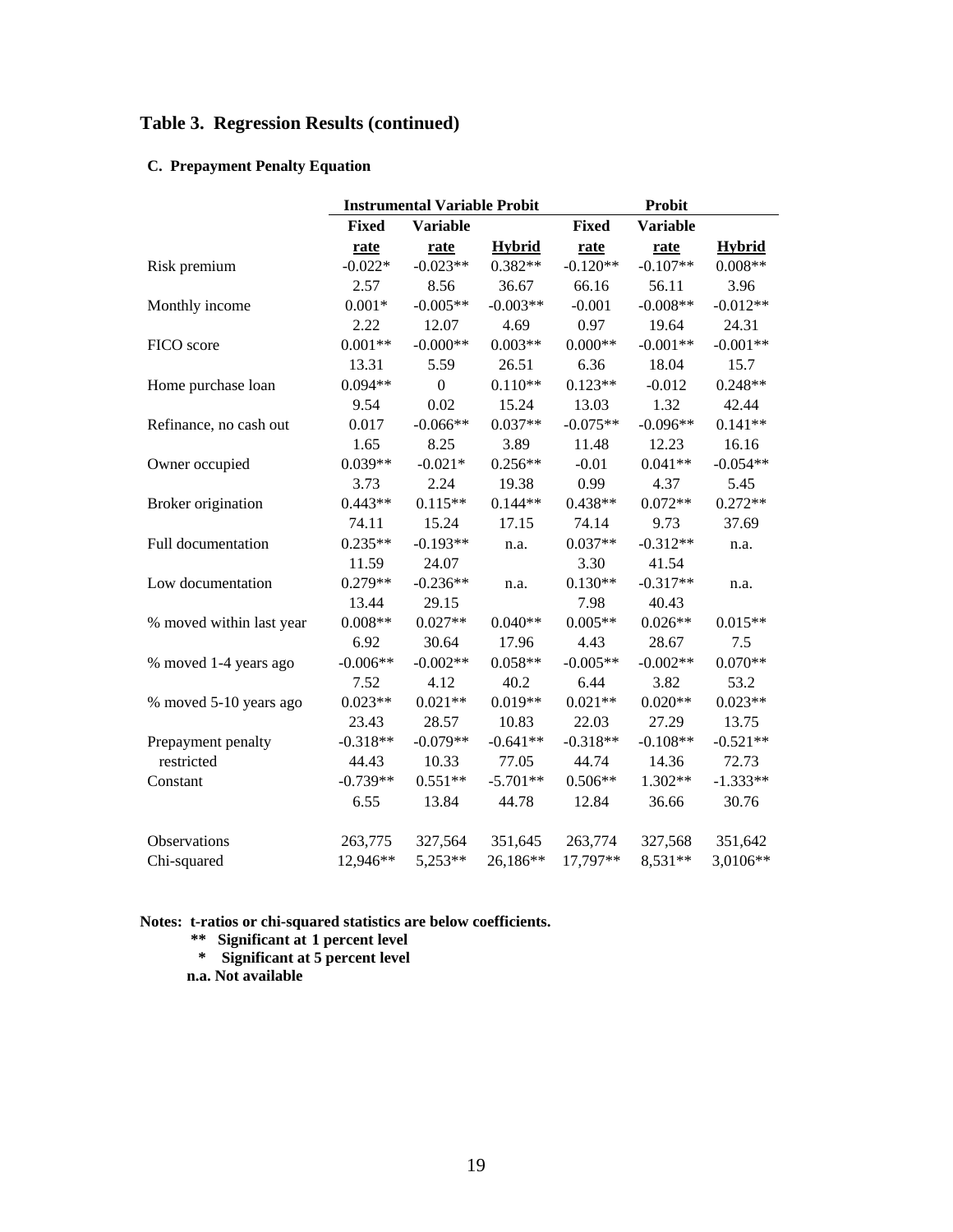## **Table 4. Hausman Test**

| <b>Loan Type</b>           | <b>Chi-Squared</b> |  |  |  |
|----------------------------|--------------------|--|--|--|
| A. Mortgage price equation |                    |  |  |  |
| Fixed rate                 | 599.87**           |  |  |  |
| Variable rate              | 10,300**           |  |  |  |
| Hybrid                     | 19.300**           |  |  |  |

## **B. Loan-to-Value Equation**

| Fixed rate    | 288.40**   |
|---------------|------------|
| Variable rate | $114.40**$ |
| Hybrid        | $550.20**$ |

## **C. Prepayment Penalty Equation**

| Fixed rate    | $140.10**$   |
|---------------|--------------|
| Variable rate | $1,886.55**$ |
| Hybrid        | 1,474.73**   |

**\*\* Significant at 1 percent level.**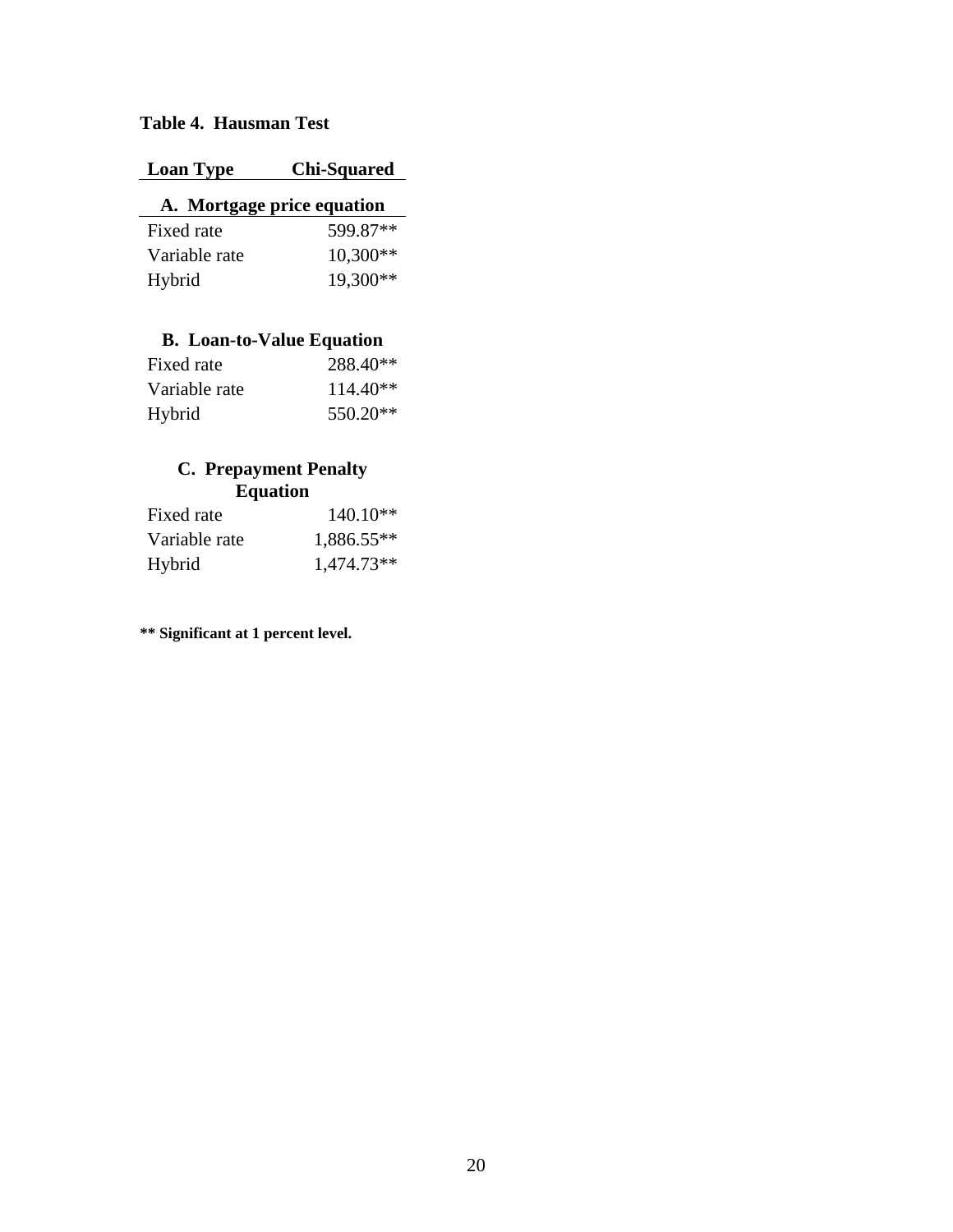| <b>Variable</b>           | <b>Coefficient</b>            | t-Statistic |
|---------------------------|-------------------------------|-------------|
|                           | A. Fixed-Rate Loans           |             |
| FICO score                | $-0.012**$                    | 190.45      |
| Income                    | $0.000**$                     | 57.57       |
| Loan to value             | 2.274**                       | 94.63       |
| Low documentation         | $-0.424**$                    | 33.41       |
| <b>Full documentation</b> | $-1.085**$                    | 121.40      |
| Prepayment penalty        | $-0.560**$                    | 63.76       |
| Constant                  | 14.899**                      | 357.39      |
| R-squared                 | 0.44                          |             |
| F-ratio                   | 12,186**                      |             |
|                           | <b>B. Variable-Rate Loans</b> |             |
| FICO score                | $-0.007**$                    | 180.65      |
| Income                    | $-0.000**$                    | 13.27       |
| Loan to value             | $0.369**$                     | 17.67       |
| Low documentation         | $0.249**$                     | 4.13        |
| <b>Full documentation</b> | $-.212**$                     | 3.51        |
| Prepayment penalty        | $-0.277**$                    | 52.30       |
| Constant                  | 12.434**                      | 190.31      |
| R-squared                 | 0.29                          |             |
| F-ratio                   | 6,794**                       |             |
|                           | C. Hybrid Loans               |             |
| FICO score                | $-0.011**$                    | 206.41      |
| Income                    | $0.000**$                     | 0.00        |
| Loan to value             | 1.883**                       | 0.00        |
| Low documentation         | n.a.                          | n.a.        |
| <b>Full documentation</b> | n.a.                          | n.a.        |
| Prepayment penalty        | $-0.246**$                    | 37.14       |
| Constant                  | 11.690**                      | 167.00      |
| R-squared                 | 0.27                          |             |
| F-ratio                   | 11,686**                      |             |
|                           |                               |             |

# **5. Replication of DeMong and Burrows (2005)**

## **Notes:**

**Values reported as 0.000 are less than 0.0005 in absolute value.** 

**\*\* Significant at 1 percent level.** 

**n.a. Not available.**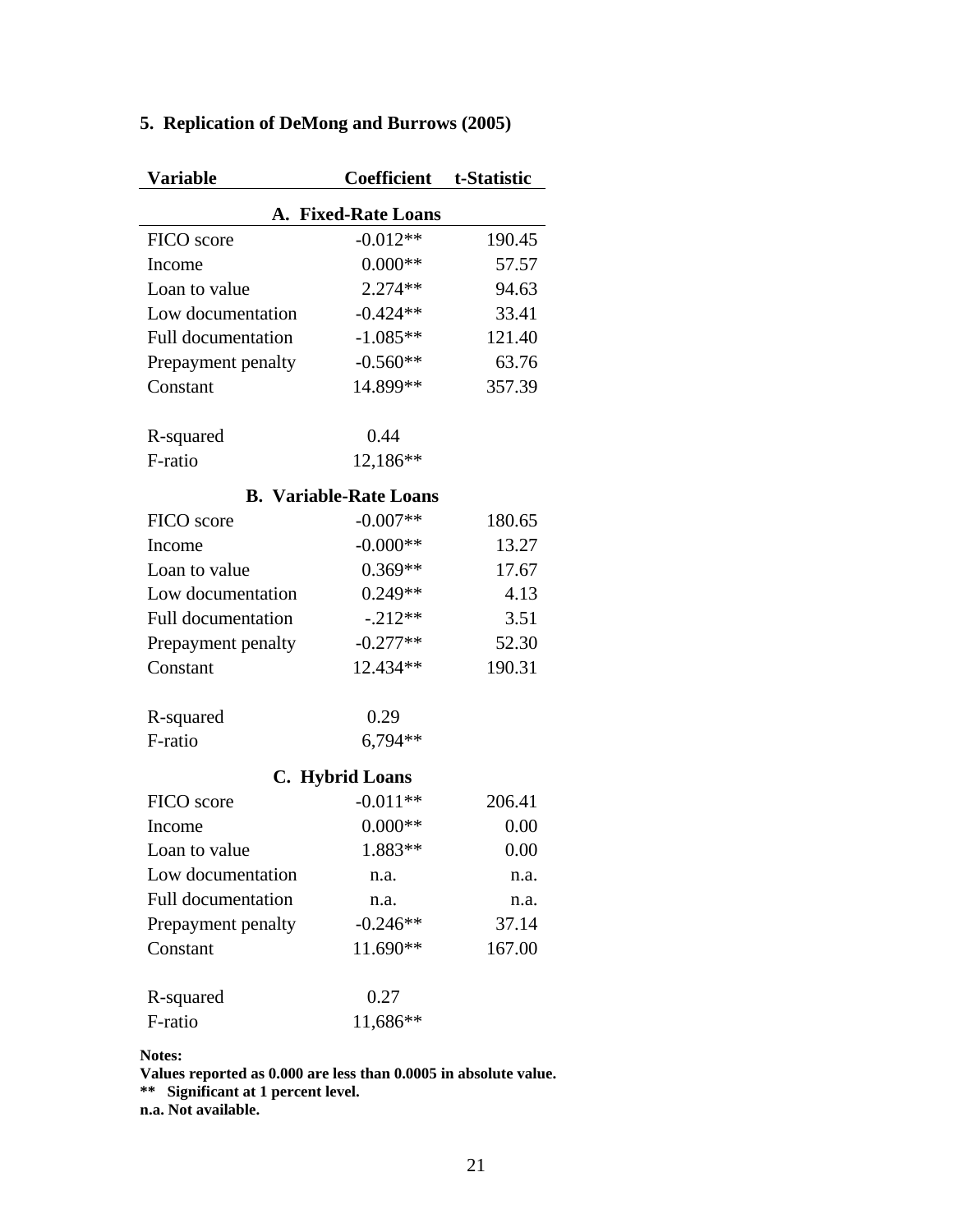## **Table 6. Replication of Ernst (2005), 2002 Originations**

| <b>Variable</b>    | <b>Coefficient</b> | t-Statistic |
|--------------------|--------------------|-------------|
| Prepayment penalty | 1.197**            | 97.33       |
| Loan to value      | $0.005**$          | 16.67       |
| Debt to income     | $0.000**$          | 3.94        |
| Minority share     | $0.181**$          | 9.49        |
| FICO score         | $-0.008**$         | 127.84      |
| Constant           | 11.935**           | 213.21      |
| R-squared          | 0.26               |             |
| F-ratio            | $5,306**$          |             |

**Notes:** 

**Coefficients of monthly dummy variables are not shown.** 

**Values reported as 0.000 are less than 0.0005 in absolute value.** 

**\*\* Significant at 1 percent level.**